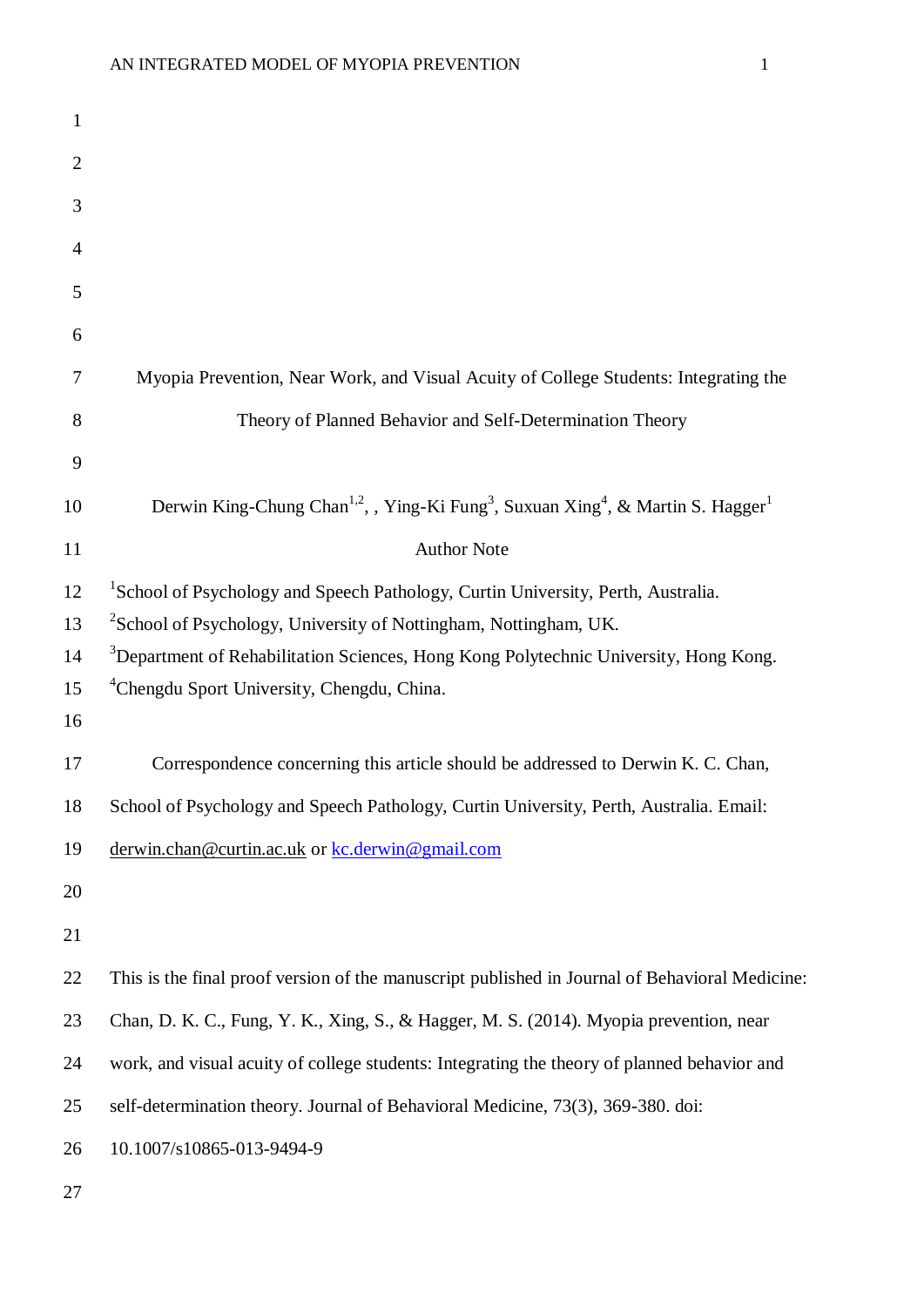## **Abstract**

 There has been little research examining the psychological antecedents of safety- oriented behavior aimed at reducing myopia risk. This study utilizes self-determination theory (SDT) and the theory of planned behavior (TPB) to understand the role of motivational and social-cognitive factors on individuals' near-work behavior. Adopting a prospective design, undergraduate students (n=107) completed an initial questionnaire based on SDT in week 1, a second questionnaire containing measures of TPB variables in week 2, and objective measures of reading distance and visual acuity in week 6. The data were analyzed by variance-based structural equation modeling. The results showed that perceived autonomy support and autonomous motivation from SDT significantly predicted attitude, subjective norm, and perceived behavioral control from the TPB. These social-cognitive factors were significantly associated with intention and intention significantly predicted reading distance. The relationships in the model held when controlling for visual acuity. In conclusion, the integrated model of SDT and the TPB may help explain myopia-preventive behaviors.

*Keywords:* autonomy support, motivation, intention, reading behavior, nearsightedness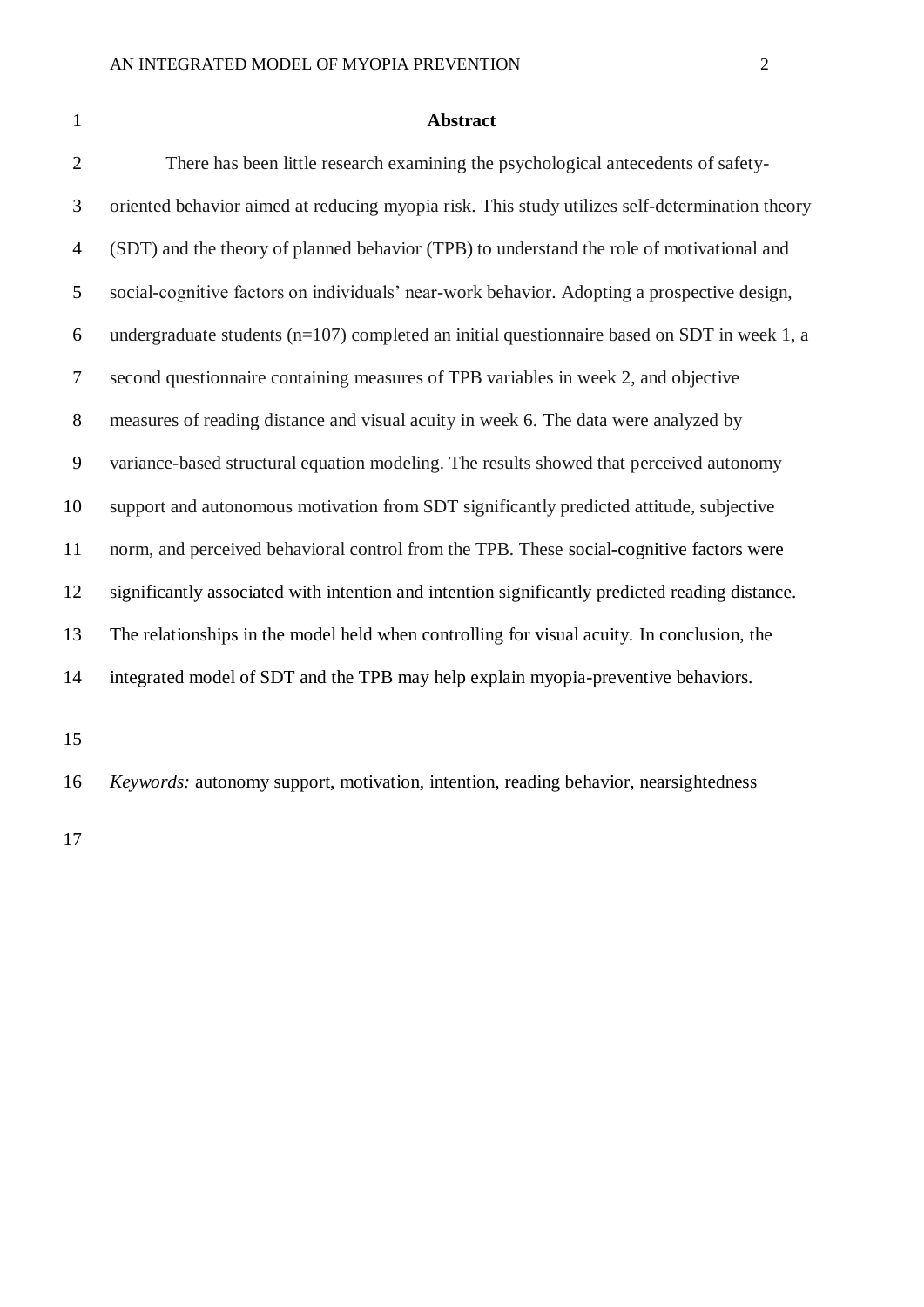Myopia Prevention, Near Work, and Visual Acuity of College Students: Integrating the Theory of Planned Behavior and Self-Determination Theory

 More than a hundred million people suffer from visual impairment caused by some form of uncorrected refractive error [\(Resnikoff, Pascolinia, Mariott, & Pokharel, 2008\)](#page-24-0). Myopia is one of the most common types of visual impairment and reduces the clarity of individuals' distance vision [\(other types include as hyperopia and astigmatism; Morgan,](#page-23-0)  [2003\)](#page-23-0). The prevalence of myopia has been increasing over the last few decades [\(Fredrick,](#page-21-0)  [2002;](#page-21-0) [Matsumura & Hirai, 1999;](#page-23-1) [Saw, Katz, Schein, Chew, & Chan, 1996\)](#page-24-1), and near work (i.e., working in close proximity to a visual target such as reading a book closely), has been widely accepted and shown in epidemiological studies to be the antecedent of the onset and progression of myopia [\(Hepsen, Evereklioglu, & Bayramlar, 2001;](#page-22-0) [Ip et al., 2008;](#page-22-1) [Rosenfield](#page-24-2)  [& Gilmartin, 1998;](#page-24-2) [Saw, 2003;](#page-24-3) [Saw et al., 1996\)](#page-24-1). The proposed causal mechanisms behind near work and myopia, including axial elongation and ciliary muscle tonus, are all attributed to continuous and extended accommodation during close-up work [\(Chen, Schmid, & Brown,](#page-21-1)  [2003;](#page-21-1) [Ciuffreda & Vasudevan, 2008;](#page-21-2) [Fredrick, 2002\)](#page-21-0), thus reducing the accommodation demands (e.g., reading further away, using reading glasses, and having breaks during extended period of near work) is highly recommended for myopia control. Recognizing the fact that the increased use of computers in everyday working life and in the educational system have dramatically heightened the frequency of near work, modifying the distance between the eye and the visual target during near work might be one of the feasible solutions in the prevention of myopia. From this perspective, near work should be viewed as a self- regulatory behavior that is dependent on human factors, such as motivation and social- cognitive beliefs. To empirically test this premise, the present study aims to apply a psychosocial model integrating the theory of planned behavior [\(Ajzen, 1985\)](#page-20-0) and self- determination theory [\(Deci & Ryan, 1985\)](#page-21-3) to explain motivation and intention to maintain an appropriate reading distance when engaged in near work.

 The theory of planned behavior is a prominent social-cognitive model that has been frequently applied in behavioral medicine to explain the proximal social-cognitive, decision-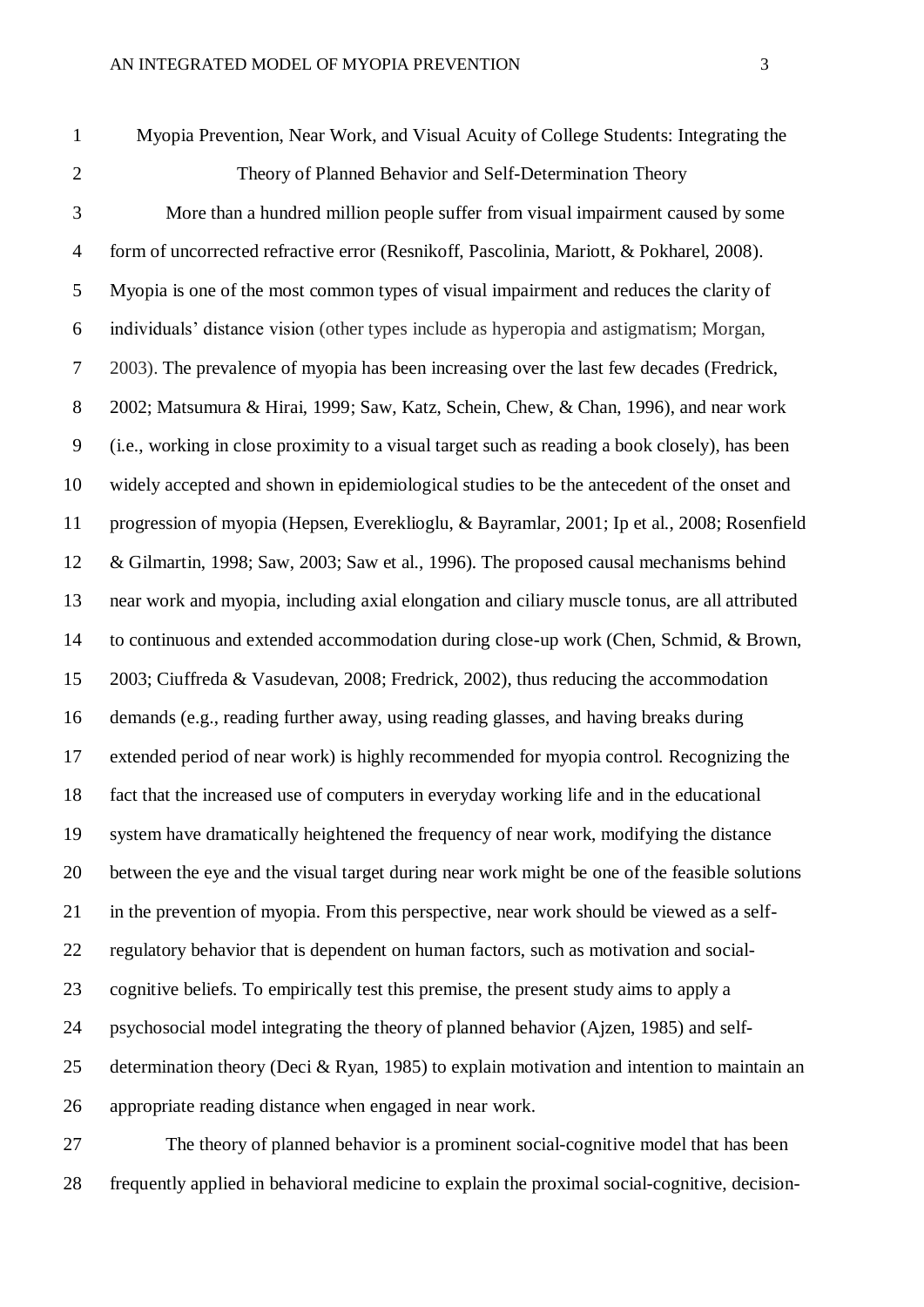making, and action planning processes that underpin peoples' health-related behavior [\(Ajzen,](#page-20-0)  [1985,](#page-20-0) [1991\)](#page-20-1). It posits that engagement in future behavior is governed by one's intention. Intention reflects the behavioral orientation and commitment towards a future action, and is proposed to be predicted by three belief-based social-cognitive variables (i.e., attitude, subjective norm, and perceived behavioral control (PBC)). Attitude reflects an individual's personal evaluation of performing a target behavior in the future and subjective norm represents the perceived social appropriateness of the behavior. PBC reflects an individual's perceived capacity to engage in the behavior. According to the theory, the effect of these variables on behavior is proposed to be mediated by intention, with the exception of PBC which is also proposed to influence behavior directly. Even though a substantial amount of research in health behavior has led to support for the predictive validity [\(McEachan, Conner,](#page-23-2)  [Taylor, & Lawton, 2011\)](#page-23-2) and application [\(Hardeman et al., 2002\)](#page-22-2) of the theory of planned behavior for numerous health behaviors, three shortcomings have been frequently identified in the literature which potentially reduce the predictive power and utility of the theory [\(Bagozzi, 1982\)](#page-20-2). First, the theory does not identify the more superordinate and global cognitive variables that can explain the origin of its constituent variables. Second, the model does not account for how general motives serve as sources of information to direct the social- cognitive processes. Third, the social and environmental factors associated with the formation of the theory of planned behavior variables are not explicitly outlined. Thus, a growing amount of research has attempted to overcome these problems by integrating self- determination theory into the theory of planned behavior. [\(Hagger, 2009;](#page-21-4) [Hagger &](#page-21-5)  [Chatzisarantis, 2009;](#page-21-5) [Hagger, Chatzisarantis, & Biddle, 2002a;](#page-21-6) [Hagger, Chatzisarantis, &](#page-22-3)  [Harris, 2006\)](#page-22-3).

 A central premise of self-determination theory is the distinction between three different forms of motivation: autonomous motivation, controlled motivation, and amotivation [\(Deci & Ryan, 1985;](#page-21-3) [Ryan & Deci, 2000\)](#page-24-4). Autonomous motivation reflects motivation to engage in a behavior consistent with a sense of volition, choice, and personal agency over action. In contrast, controlled motivation reflects motivation to act determined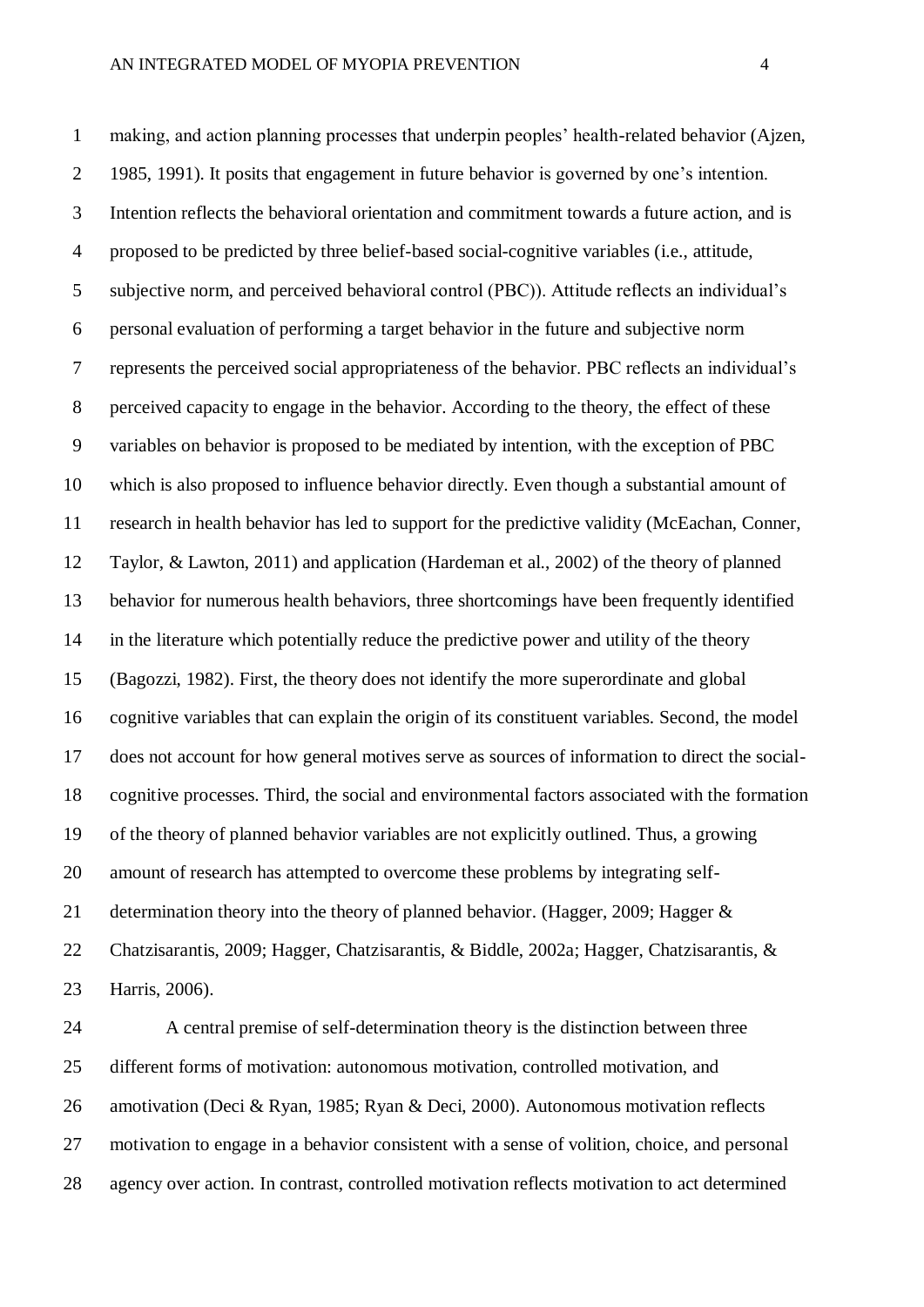primarily by external contingencies such as demands, rewards, or social pressure, or to avoid compromising outcomes that threaten contingent self-esteem leading to shame and guilt. On the other hand, amotivation indicates a lack of purpose or reason for behaving. Such differentiation of motivation is important because autonomous motivation is an adaptive form of motivation relative to controlled motivation and amotivation. Research has consistently revealed significant links between autonomous motivation and behavioral perseverance in various health contexts (e.g., physical activity, smoking cessation, diabetic control, and dental care; [Halvari, Halvari, Bjornebekk, & Deci, 2010;](#page-22-4) [Silva et al., 2010;](#page-24-5) [Williams, Lynch, &](#page-25-0)  [Glasgow, 2007;](#page-25-0) [Williams et al., 2006\)](#page-25-1). According to self-determination theory, autonomous motivation can be fostered through autonomy-supportive behaviors offered by significant others in the social environment. A perception of autonomy-supportive behaviors (i.e., perceived autonomy support) from significant others, such as the provision of choice and a personal rationale for doing a behavior, acknowledging the perspective of the individual, and providing competence-related feedback, have all been shown to promote autonomous motivation [\(Reeve & Jang, 2006\)](#page-24-6). Autonomy support has received considerable amount of supporting evidence in the health care contexts for the promotion of autonomous motivation [\(Halvari et al., 2010;](#page-22-4) [Silva et al., 2010;](#page-24-5) [Williams et al., 2007;](#page-25-0) [Williams et al., 2006\)](#page-25-1).

 The integration of the theory of planned behavior and self-determination theory stipulates that the motivational variables from self-determination theory are distal factors that exert effects on the proximal social-cognitive variables from the theory of planned behavior. [\(Hagger & Chatzisarantis, 2009;](#page-21-5) [Hagger et al., 2002a;](#page-21-6) [Hagger et al., 2006\)](#page-22-3). This tenet has been examined in a number of health-related contexts such as the prevention of injury [\(Chan](#page-20-3)  [& Hagger, 2012a,](#page-20-3) [2012b\)](#page-20-4), reduction in binge drinking [\(Hagger, Lonsdale, & Chatzisarantis,](#page-22-5)  [2012;](#page-22-5) [Hagger, Lonsdale, Hein, et al., 2012\)](#page-22-6), promotion of adherence to regular physical activity [\(Hagger et al., 2002a;](#page-21-6) [Hagger et al., 2006\)](#page-22-3), maintenance of healthy eating [\(Hagger et](#page-21-6)  [al., 2002a;](#page-21-6) [Hagger et al., 2006\)](#page-22-3), and sleep hygiene [\(Kor & Mullan, 2011\)](#page-23-3). A recent meta- analysis [\(Hagger & Chatzisarantis, 2009\)](#page-21-5) also confirmed the premises in the integrated model across a number of studies, that the effect of perceived autonomy support on attitude,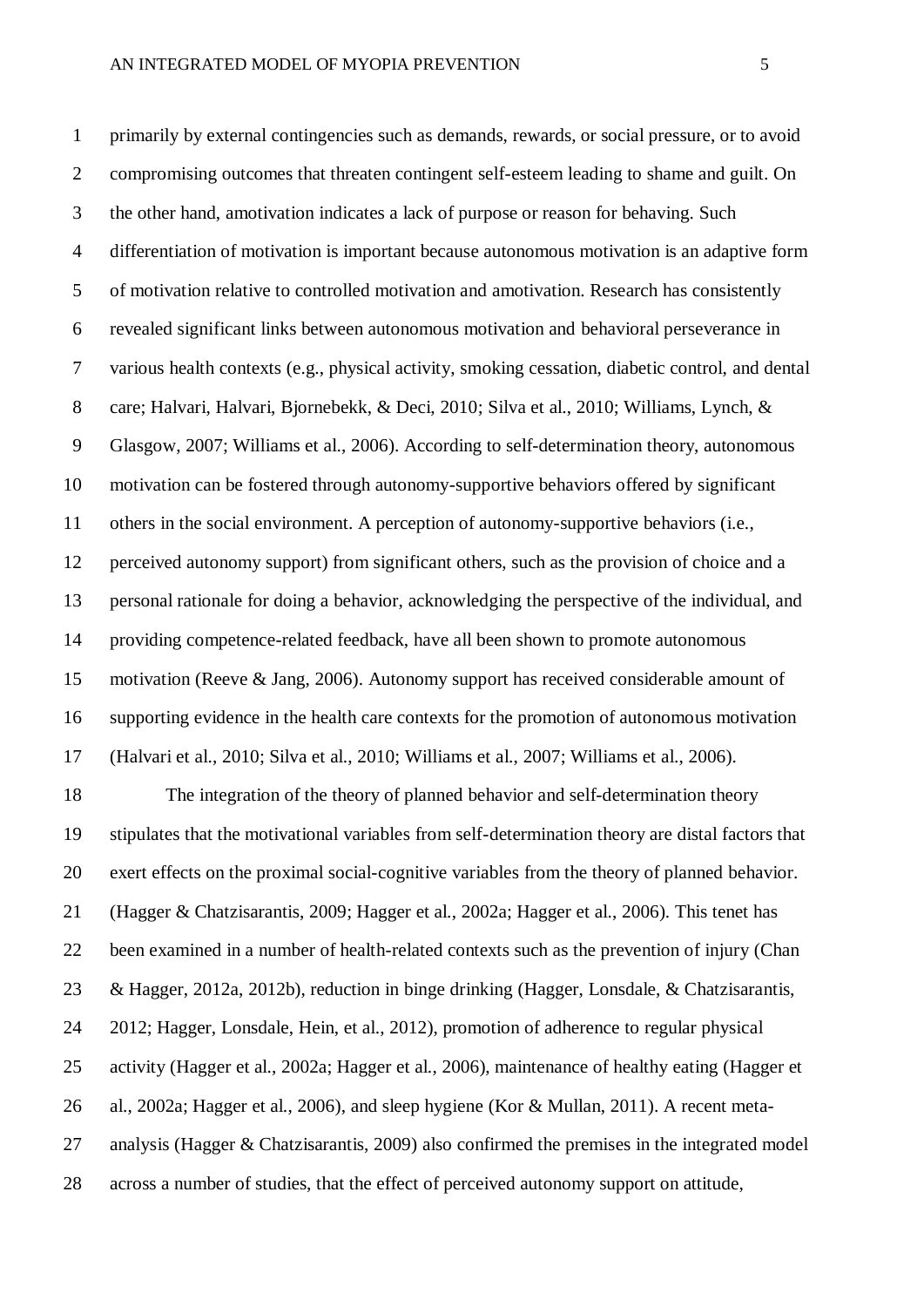subjective norm, and PBC was fully mediated by the motivational constructs from self- determination theory, and that the three theory of planned behavior variables mediated the effect of the motivational variables from self-determination theory on intention and health behavior. Yet, no previous study has tested the motivational sequence proposed in this model in myopia prevention, regardless of the growing prevalence of myopia [\(Fredrick, 2002;](#page-21-0) [Matsumura & Hirai, 1999;](#page-23-1) [Saw et al., 1996\)](#page-24-1) and how severely this visual deficiency negatively impacts on quality of life [\(Resnikoff et al., 2008;](#page-24-0) [Saw, 2003\)](#page-24-3).

#### **Present Study**

 Our study is the first investigation that integrates the theory of planned behavior and self-determination theory into a unified model to explain myopia-preventive behaviors (i.e., near work). It is also a preliminary investigation of the model that prospectively examines individual's natural behavioral pattern with an objective measure of behavior specifically designed for the current study to measure reading distance during near work [\(c.f., Hagger &](#page-21-5)  [Chatzisarantis, 2009\)](#page-21-5). We tested the model in China where the nation has one of the highest incidences of myopia in the world [\(Keeffe, Konyama, & Taylor, 2002;](#page-23-4) [Saw, 2003\)](#page-24-3) and the government has regarded vision care a primary issue in community healthcare development since the 1990s [\(Lai, 2002\)](#page-23-5). More importantly, it is widely accepted among parents, schools, and healthcare professionals in China that maintaining healthy reading habits (e.g., reading in an optimal distance with adequate lighting) is a way to minimise visual impairments [\(Sang et](#page-24-7)  [al., 2007;](#page-24-7) [Zhang, Yan, Huang, Zhang, & Huang, 2011\)](#page-25-2). Based on the theory of planned behavior, self-determination theory, and previous research on the integration of the two theories [\(Chan & Hagger, 2012a,](#page-20-3) [2012b;](#page-20-4) [Hagger & Chatzisarantis, 2009;](#page-21-5) [Hagger et al.,](#page-21-6)  [2002a\)](#page-21-6), we propose a motivational sequence in which (1) perceived autonomy support from most salient interpersonal source relevant to visual impairment prevention (e.g., optician, parent etc.) exerts positive effects on attitude, subjective norm, and PBC (belief-based social- cognitive variables) through the mediation of autonomous motivation; (2) effects of perceived autonomy support on controlled motivation and amotivation are either negative or non-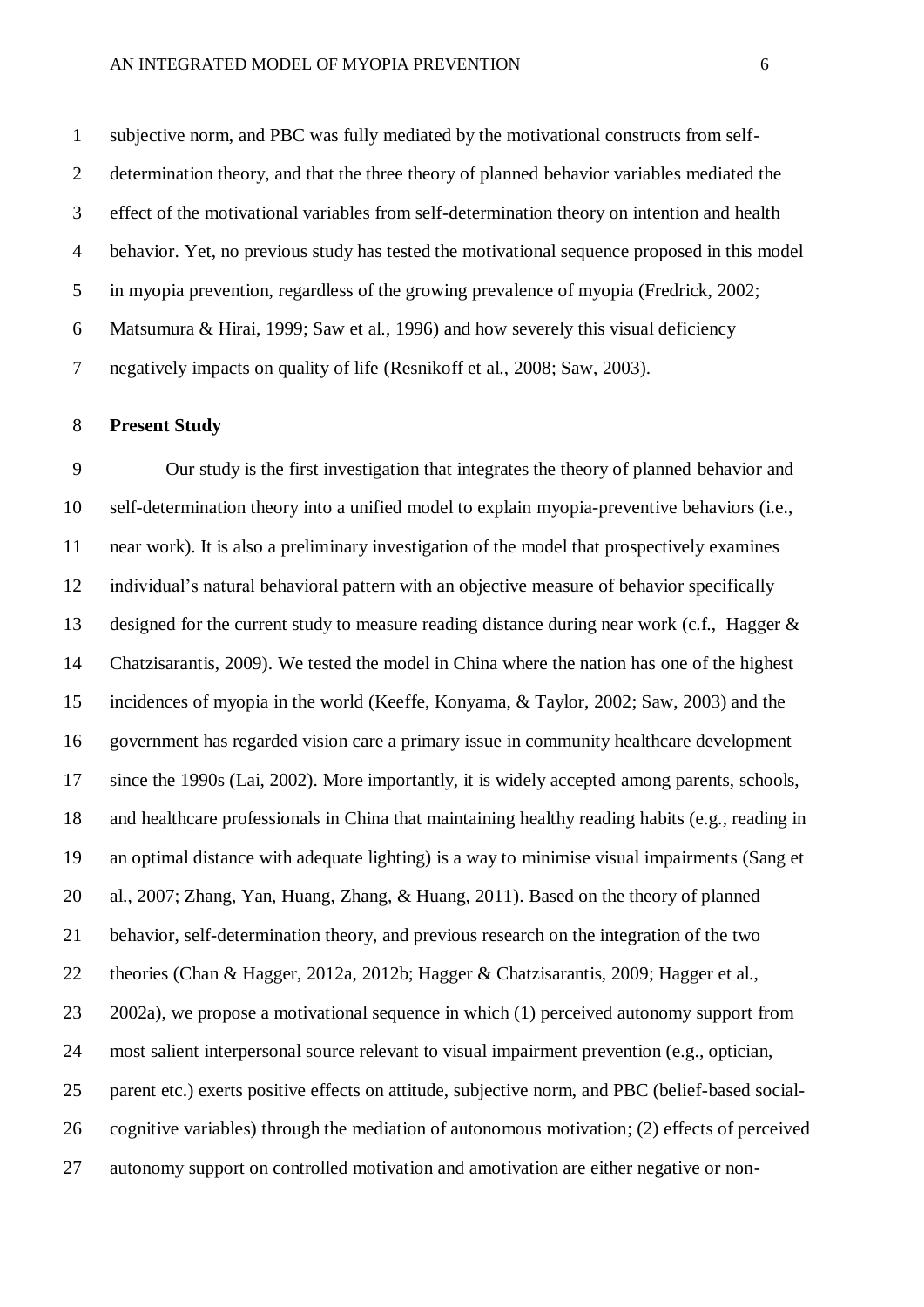significant; (3) the positive effect of autonomous motivation on intention is mediated fully by 2 the three belief-based social-cognitive variables; (4) effects of controlled motivation and amotivation on intention are either negative or non-significant; and (5) the three belief- oriented social-cognitive variables are positively related to reading distance through the mediation of intention (full mediation for attitude and subjective norm, and partial mediation for PBC). Visual acuity serves as a control variable in our model because the causal link between visual acuity and reading distance is theoretically reciprocal. Specifically, years of near work may impair visual acuity [\(Matsumura & Hirai, 1999;](#page-23-1) [Morgan, 2003\)](#page-23-0), but visual acuity directly determines the maximum viewing distance for clear vision [\(Ferris & Bailey,](#page-21-7)  [1996;](#page-21-7) [Ricci, Cedrone, & Cerulli, 1998\)](#page-24-8), and visual acuity is a clinical function that might exert its effects on the psychological variables associated with near work. See Figure 1 for the hypothesized model.

### **Method**

#### **Participants and Procedures**

 Subsequent to the approval of the study by the Research Ethics Committee of the first author's institution, invitations to participate in the study were sent to 120 undergraduate students who attended a *Sport Psychology* course at the [University name omitted for masked review] University in China. They received information about the general purpose and procedures of the study and their participation rights (i.e., voluntary nature, right to withdraw, confidentiality). One hundred and seven respondents (response rate 89.17%; mean age = 21 21.14,  $SD = 2.98$  years; age range, 18 to 22 years; 79.40% male) agreed to participate and signed consent forms. Participants spent a considerable amount of time on near work during 23 the week, such as revision of lecture notes (mean  $= 6.30$  hours/week, SD  $= 7.62$ ), homework 24 (mean  $= 4.73$  hours/week, SD  $= 6.05$ ), reading textbooks (mean  $= 6.78$  hours/week, SD  $=$ 25 7.71), working on a computer (mean  $= 24.73$  hours/week, SD  $= 20.40$ ), and playing video 26 games (mean = 10.07 hours/week,  $SD = 14.65$ ). They did not have any major visual disability, but a number of them wore prescribed spectacles for myopia (32.70%), hyperopia (10.30%),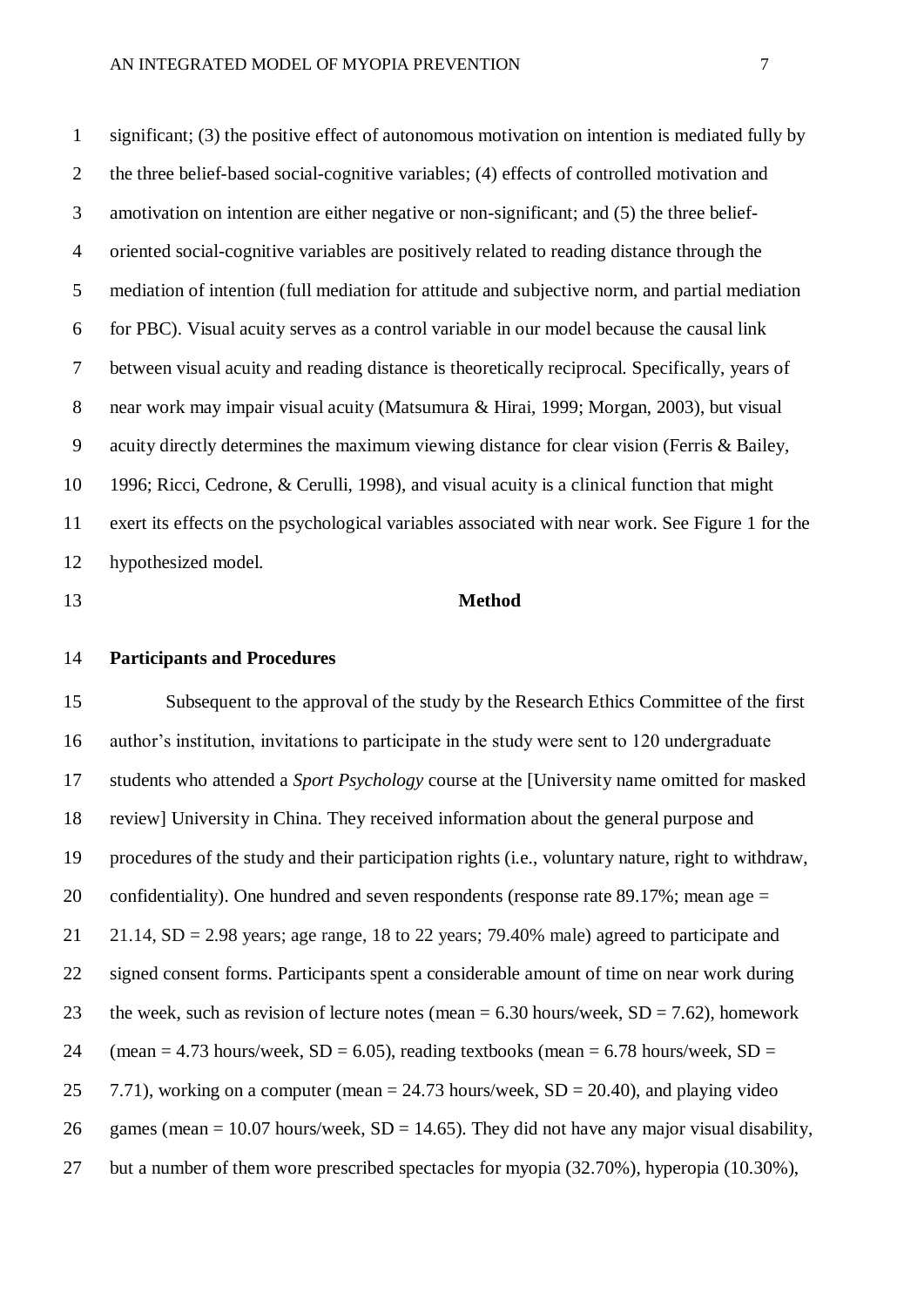or/and astigmatism (0.90%). The participants either regarded maximizing reading distance (90.1%) and/or avoiding close-up reading (i.e., reading too closely from the source reading material; 86.4%) as important ways to prevent myopia. To reduce response burden and common method variance [\(Doty & Glick, 1998\)](#page-21-8), respondents were asked to complete a questionnaire measuring self-determination theory variables and demographic items at baseline, and another questionnaire measuring the theory of planned behavior variables in the following week. Adopting a prospective design, we assessed the reading distance and visual acuity of participants in a laboratory one month after their completion of both questionnaires. A trained experimenter was responsible for delivering and collecting the questionnaires at the two time-points, and for running the laboratory assessments with the help of two research assistants. Participants who did not return the follow-up questionnaire or did not show-up during the laboratory appointments were given reminders and were provided with opportunities to complete the assessment the following day. As a result, dropout was not observed in the study. The native language of the participants was Chinese, so the questionnaires, scale instructions, and study information were either translated from their original English versions into Chinese using standardized back-translation procedures [\(Hambleton, 2005\)](#page-22-7) or adapted from the Chinese versions developed in a previous study [\(Chan](#page-20-4)  [& Hagger, 2012b\)](#page-20-4).

#### **Measures**

 **Psychological Variables**. The Health Care Climate Questionnaire [\(HCCQ; Williams,](#page-25-3)  [Grow, Freedman, Ryan, & Deci, 1996\)](#page-25-3) was used to assess the perceived autonomy support for eye protection and care. The HCCQ has been frequently used to assess perceived psychosocial environment conceptualized by the self-determination theory in clinical (e.g., 24 physiotherapy [\(Chan, Lonsdale, Ho, Yung, & Chan, 2009\)](#page-20-5) and diabetes care (Williams et al., [2007\)](#page-25-0)) and non-clinical (e.g., physical activity and weight control) [\(Silva et al., 2010\)](#page-24-5) health care contexts. This study adopted the six-item Chinese version of the HCCQ validated in previous studies [\(Chan & Hagger, 2012a;](#page-20-3) [Chan, Hagger, & Spray, 2011\)](#page-20-6). The items were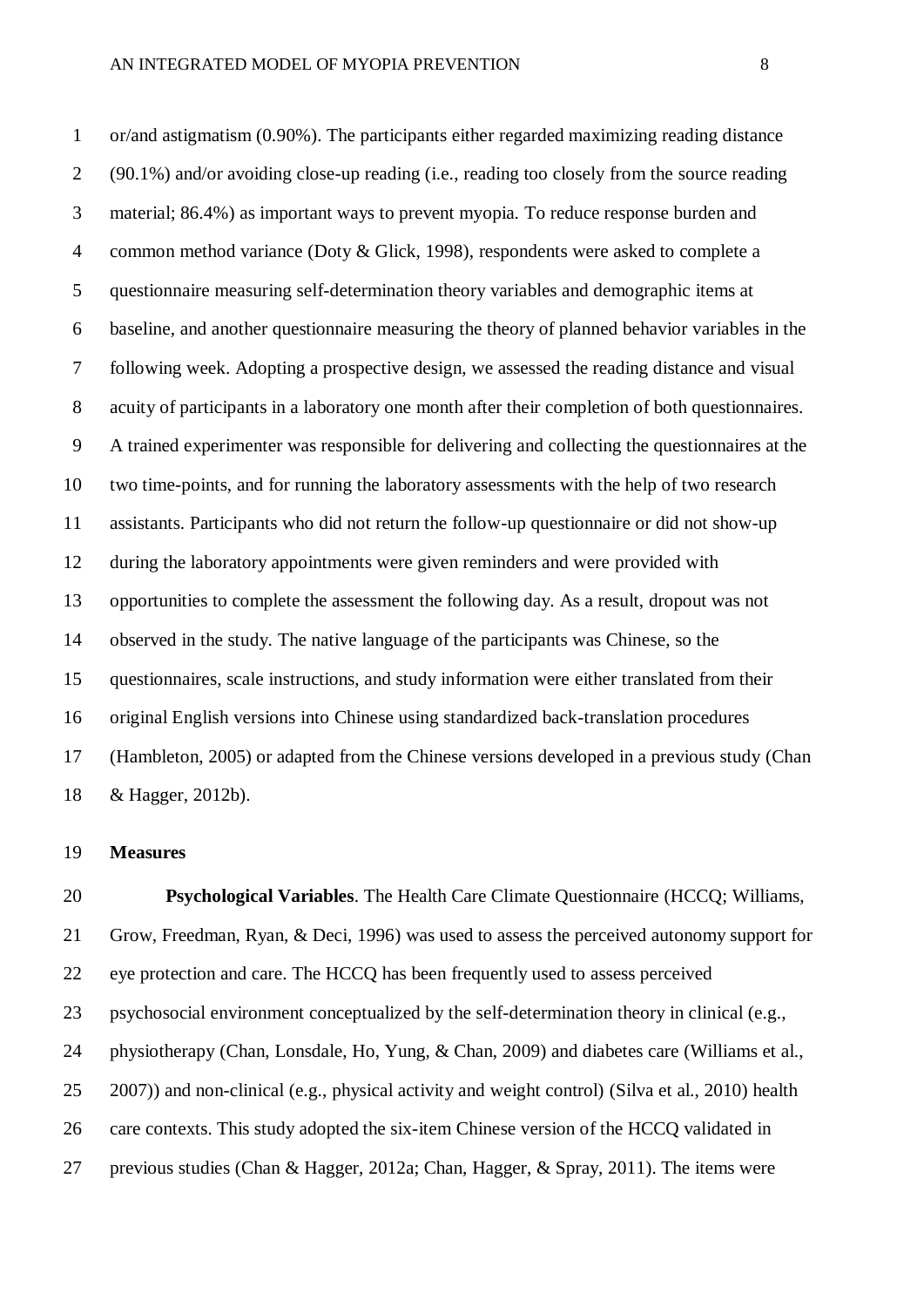modified for use in the context of vision care (e.g., "I feel that he/she provides me choices and options about how to protect my eyes"), and participants responded to the items with reference to the most important person (66.4% parents; 28.0% optometrists; 5.6% physicians) who had talked to them about eye protection on seven-point Likert-type scales ranging from 1 ("strongly disagree") to 7 ("strongly agree"). A one-way ANOVA did not reveal any significant difference between the scores corresponding to parents, optometrists, and 7 physicians  $(F(2, 88) = 0.57, p = .57, \eta_p^2 = .01)$ , so we did not conduct separate analyses for each type of social agent.

 The Treatment Self-Regulation Questionnaire (TSRQ) was used to measure participants' motivation for myopia prevention. The TSRQ has been adapted for use in different health contexts, such as prescribed weight control or smoking cessation programs [\(Levesque et al., 2007\)](#page-23-6), and received support for its reliability and validity. In this study, we developed the myopia prevention version of the TSRQ based on a Chinese version of TSRQ 14 validated in an injury preventive context [\(Chan & Hagger, 2012b\)](#page-20-4). The three dimensions, namely, autonomous motivation (6 items; e.g., "I want to prevent myopia because I personally believe it is the best thing for my eyes"), controlled motivation (6 items; e.g., "I want to prevent myopia because I would feel guilty or ashamed of myself if I became (more) short-sighted"), and amotivation (3 items; e.g., "I really don't think about preventing myopia") for myopia prevention, were rated on a 7-point Likert-scale ranging from 1 ("not at all true") 20 to 7 ("very true").

 The theory of planned behavior variables, including attitude, subjective norm, and PBC of the target behavior (i.e., reading at optimal distance), were developed according to Ajzen's guidelines [\(Ajzen, 2002\)](#page-20-7). Items measuring attitude were preceded by the common stem, "Reading at an optimal distance from the reading material in the forthcoming month is …" and participants' responses were made on six seven-point semantic differential scales with the following bi-polar adjectives: "valuable - worthless", "beneficial - harmful", "pleasant - unpleasant", "enjoyable- unenjoyable", "good - bad", and "virtuous - not virtuous". Measures of subjective norm (three items; e.g., "Most people who are important to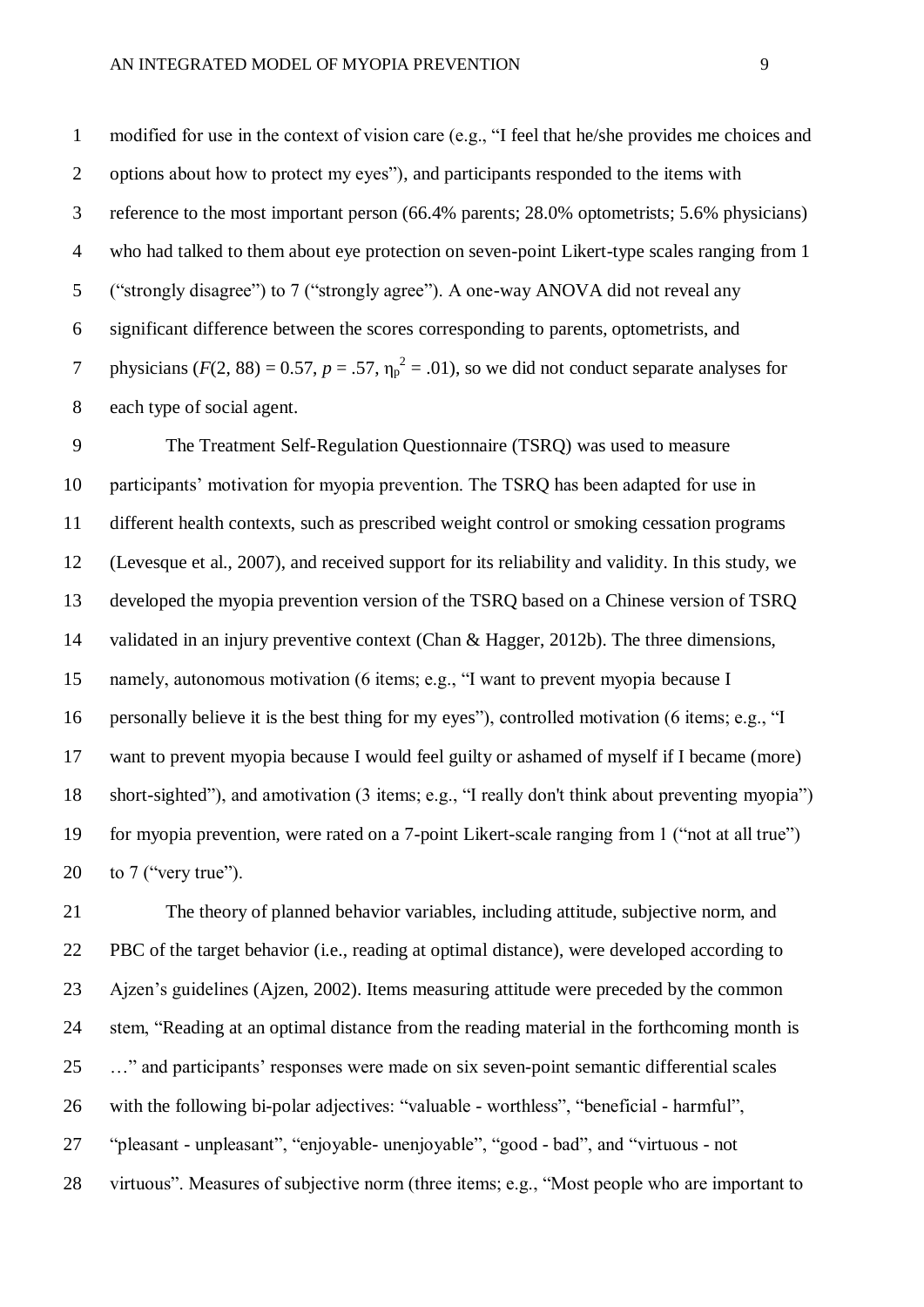me think that I should read at an optimal distance from the reading material in the forthcoming month"), PBC (five items; e.g., "It is possible for me to read at an optimal distance from the reading material in the forthcoming month"), and intention (three items; e.g., "I intend to read at an optimal distance from the reading material in the forthcoming month") were rated on seven-point Likert-type scales ranging from 1 ("strongly disagree") to 7 ("strong agree").

 **Reading Distance**. Our primary dependent variable was reading distance measured objectively during a novel reading task in laboratory conditions. The task was to read out 18 upper-case alphabetical letters (i.e., the reading material) as quickly and accurately as possible. The letters were printed in *Sloan* font [\(the letters used in standard visual acuity tests](#page-24-9)  [with consistent proportion and visibility; Pelli, Robson, & Wilkins, 1988\)](#page-24-9) on non-reflective photo-papers with a resolution of 300dpi (see Figure 2). The reading distance test was preceded by a "practice trial" of the task, where participants could feely adjust the reading distance in the range between 40mm to 1340mm (by rolling the pulley) until they felt that it was their optimal reading distance. The reading distance was then recorded when the participants were reading out the letters in the "test trial" in which the reading distance was not allowed to be changed.

 We used a purpose-built apparatus constructed by a biomechanical engineer to measure participants' natural reading distance in a highly-controlled laboratory setting (see Figure 3). Reading distance was assessed by an ultra-sound distance sensor (Keyence UD- 300; range = 20mm to 1300mm) attached at the bottom of the apparatus which simultaneously detected the distance between participants' eye and the reading material. The laboratory was insulated from external lights, such that the LED light on the apparatus provided a consistent 24 Iuminance (158 to 166 cd/m<sup>2</sup> measured at 4 corners) to the reading material regardless of reading distance. The reading distance measured by our apparatus was calibrated using the measurement taken from video motion capturing system (VICON, UK).

 We examined the reading distance for five different font sizes (M0.25, M0.5, M1, M1.5, and M2; equivalent to font sizes of 2, 4, 8, 12, and 16 points respectively), and each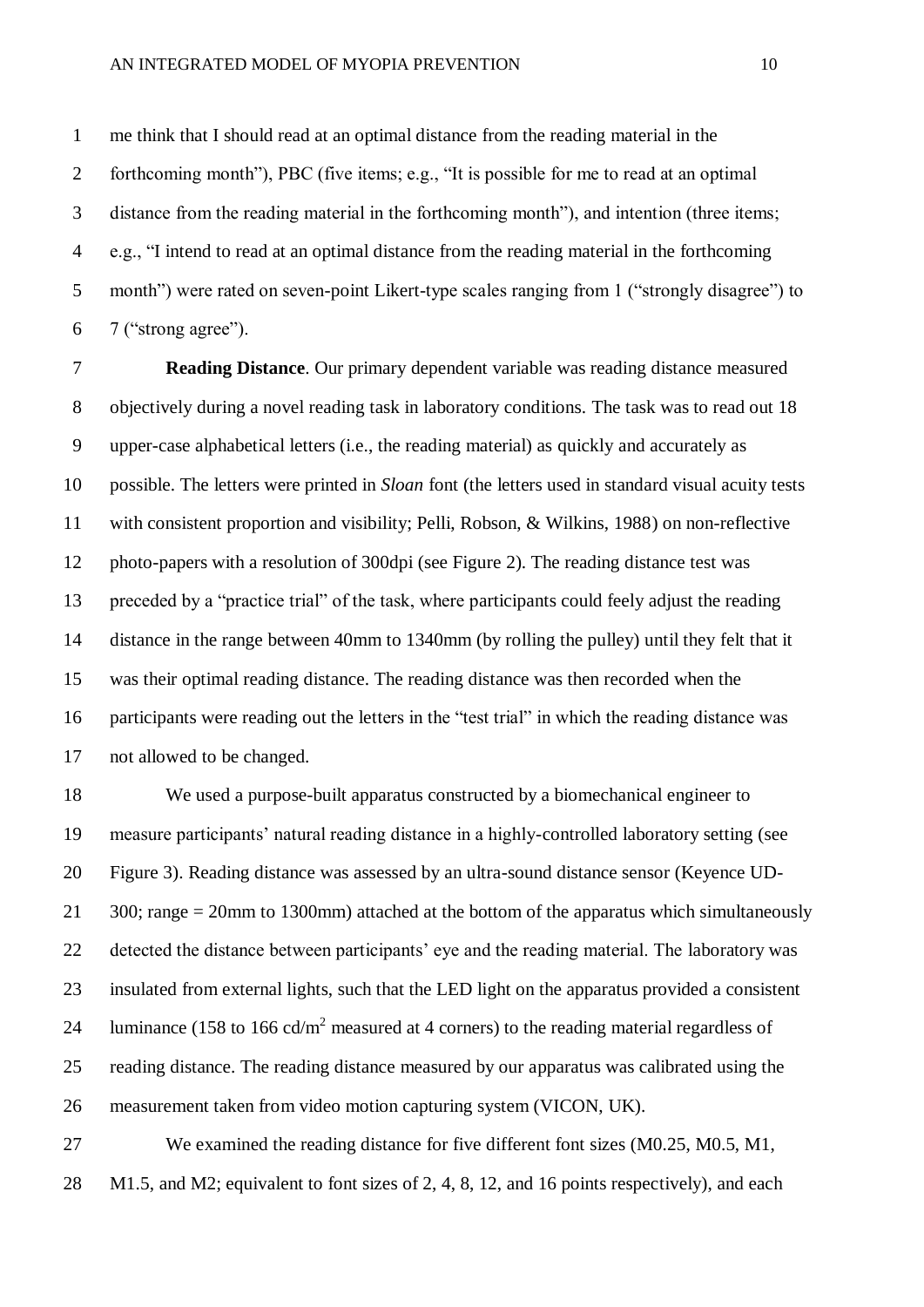font size was tested twice. To minimize practice effect, the letter combination for each trial was unique and participants were asked to close their eyes between the trials. The order of the font sizes was also counter-balanced to control for order effects. We then took the standardized reading distance measured at each trial as an indicator of the overall reading distance in the analysis. Participants were allowed to perform the test with their own prescribed spectacles (a total of 21 participants did; 19.6% of the sample), but we did not statistically control for this variable because we did not find a significant difference of the reading distance between the participants who completed the test with or without spectacles  $(t(105) = 0.30; p = 0.92, d = .06).$ 

 **Visual Acuity.** Two types of visual acuity [\(distance acuity and near acuity; Ricci et](#page-24-8)  [al., 1998\)](#page-24-8) were assessed in a laboratory with standard lighting. Distance visual acuity was examined using the two logMAR ETDRS-revised charts (chart 1 for right eyes and chart 2 for left eyes; Cat No. 212, Sussex Vision Ltd., UK) at a viewing distance of 4.0m. Near visual acuity was measured using logMAR ETDRS double-sided near-vision card (side-1 for right eyes and side-2 for left eyes; Cat No. 210-6, Sussex Vision Ltd., UK) at a viewing distance of 40.0 cm. The luminance at the centers and the four corners of the charts ranged from 162 to 17 180  $cd/m<sup>2</sup>$  and was thus considered acceptable for standard measurement of visual acuity [\(Ferris & Bailey, 1996\)](#page-21-7). Participants read the charts from the top to bottom until 2 or more letters were misread on a line, and a logMAR score was recorded from the lowest line on the chart at which participants could correctly identify three of the five letters [\(Ferris & Bailey,](#page-21-7)  [1996;](#page-21-7) [Ricci et al., 1998\)](#page-24-8). For statistical analysis, we transformed the logarithmic progressive 22 logMAR score into a linear visual acuity score by subtracting  $10^{\log_{MAR}}$  (i.e., MAR (Ricci et [al., 1998\)](#page-24-8)) from 101, so that normal vision (i.e., denoted as 20/20 in Snellen chart or 0.0 logMAR) and near blindness (i.e., 20/2000 in Snellen chart or 2.0 logMAR) were indicated by a visual acuity score of 100 and 0 respectively.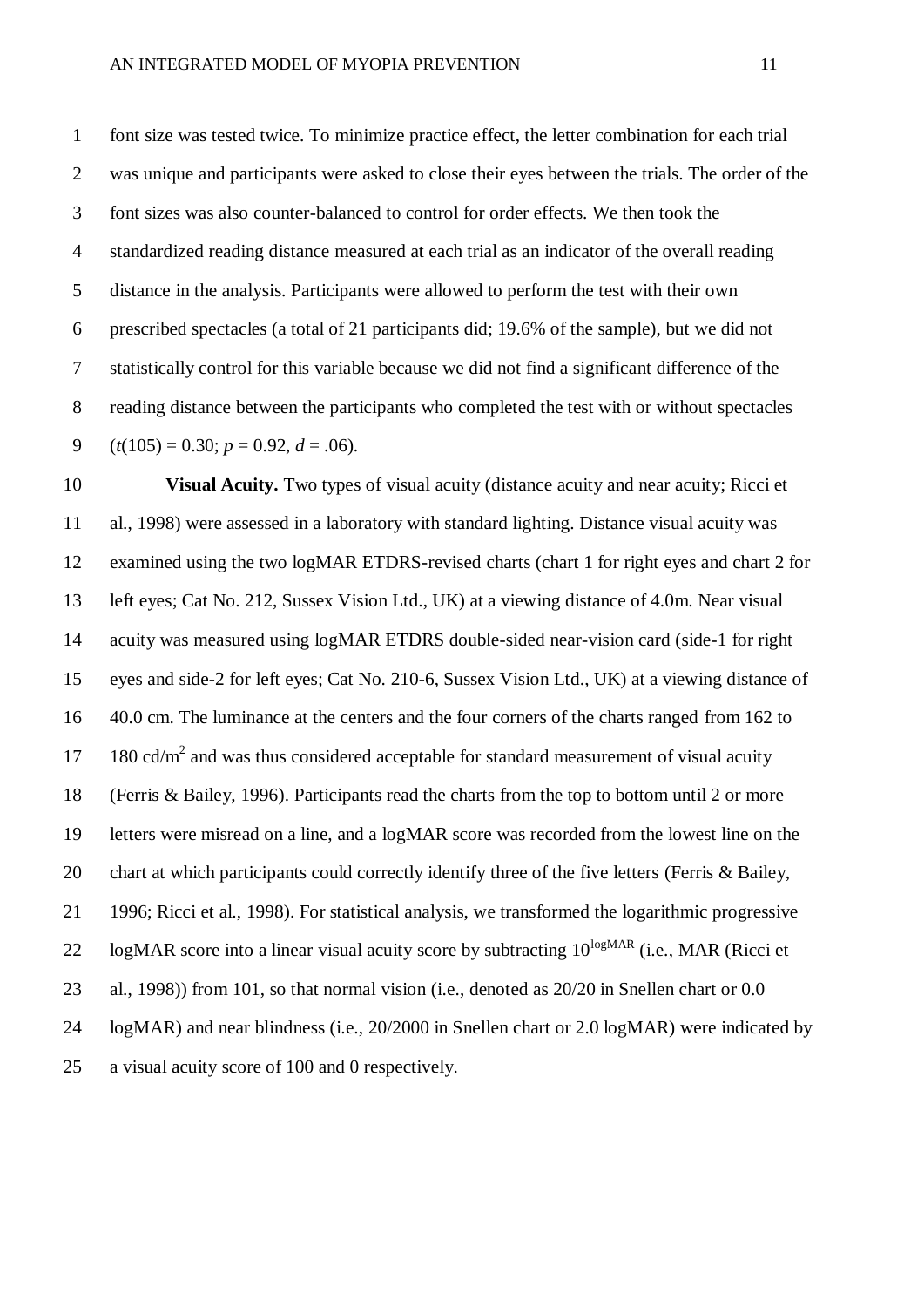## **Deception**

 In order to reduce response bias in our assessment of the psychological and behavioral variables, participants were informed that we were primarily interested in students' learning motivation and reading speed. As part of the cover story, the self-determination theory, theory of planned behavior, and demographic items relating to myopia prevention in the questionnaires and the visual acuity test were described as measures of control variables, and the two questionnaires also embraced items of learning based on both theories. The reading distance test was framed as a test of reading speed and the ultra-sound device was described as a sound recorder for recognizing the speed and accuracy of participants' speech. As a manipulation check of the deception, participants were asked to write down the purpose of the study at the end of the experiment, and none of their responses indicated that reading distance was measured. All the participants were formally debriefed about the true purpose of the study at the end of the experiment and were provided opportunity to withdraw their data. None of the participants expressed a wish to do so.

#### **Analysis**

 The data were analyzed by variance-based structural equation modeling (VB-SEM) using the SmartPLS 2.0 statistical software [\(Ringle, Wende, & Will, 2005\)](#page-24-10). VB-SEM is able to force measurement error to zero by constructing latent factors, and its model estimation based on a partial least-squares algorithm (as opposed to the typical ordinary least-squares algorithm used in multiple regression) is supposed to be distribution-free (i.e., the estimation is not affected by the complexity of the model, small sample size, or non-normality of the data) making it ideal for use with the current data set [\(Reinartz, Haenlein, & Henseler, 2009\)](#page-24-11). In addition, the convergent and discriminant validity of the hypothesized factors could be evaluated using a number of indices (i.e., factor loadings, cross-loadings, average variance extracted (AVE), composite score reliability, and Cronbach's alpha) taken at the measurement level of the model. A goodness of fit (GoF) index was computed to reveal the global fit of the model to the data [\(Tenenhaus, Vinzi, Chatelin, & Lauro, 2005\)](#page-25-4). To verify the robustness of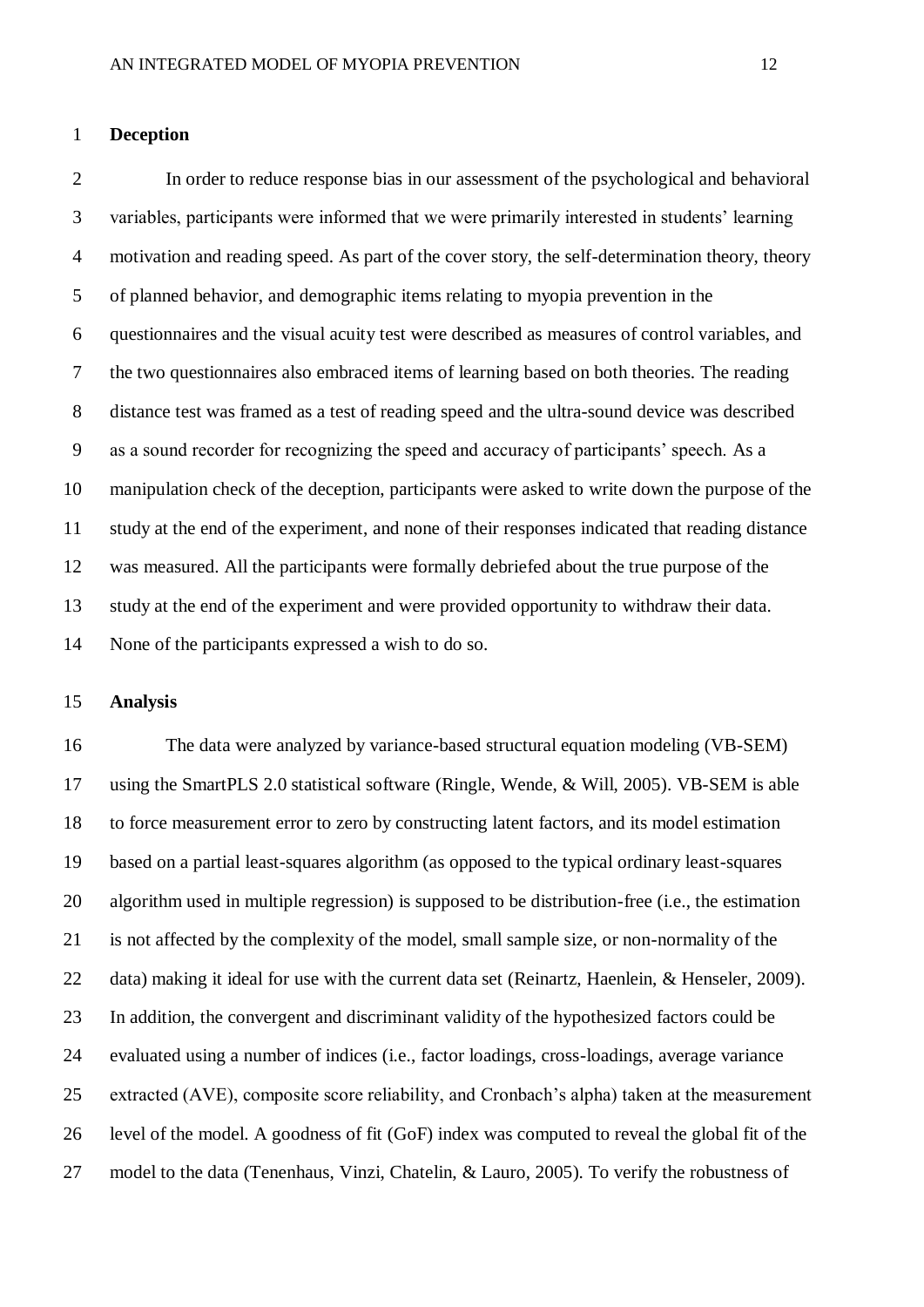model, a bootstrapping resampling technique with 5000 replications was utilized to estimate reliable averaged path estimates and associated significance levels.

 Mediation analysis was conducted to test the proposed mediation effects in the hypothesized model. A significant mediation effect was evidenced by significant direct and total indirect effects [\(Aroian, 1947\)](#page-20-8) of the independent variable in question on the dependent variable [\(Zhao, Lynch, & Chen, 2010\)](#page-25-5). The type of mediation was determined by whether the direct effect of the independent variable on the dependent variable was not significant (indication of full mediation) or significantly reduced (indication of partial mediation) when controlling for the effect of the mediator [\(Zhao et al., 2010\)](#page-25-5). Furthermore, we examined the partial indirect effects of each mediator by Preacher and Hayes' [\(2008\)](#page-24-12) resampling strategies when two or more mediators were involved in the mediation pathways.

## **Results**

 The fit indices of the VB-SEM fully supported the convergent and discriminant 14 validity of the proposed model in the current data. The Cronbach's alpha (range = 0.70 to 15 0.99), composite score reliability (range = 0.78 to 0.99), AVE (range = 0.50 to 0.85), and factor loadings (range = 0.61 to 0.95) of each factor met published criteria for acceptable convergent validity. Similarly, the fit indices revealed acceptable level of discriminant validity. The loadings for the items on each factor were higher than the cross-loadings by an 19 average of 0.65 (range  $= 0.44$  to 0.93), and the square-root of the AVE of any construct was higher than its correlation with other constructs by an average of 0.64 (range = 0.42 to 0.90). The goodness-of-fit of the model was .38, which exceeded the proposed criteria for a well- fitting model (.10, .25, and .36 for small, medium, and large effect sizes, respectively) for VB-SEM [\(Pauwels, Patterson, De Ruyter, & Wetzels, 2009\)](#page-24-13). Table 1 displays the zero-order correlation matrix, descriptive statistics, and details of the validity indices for each factor. The bootstrapped estimates and significance levels of the paths in our hypothesized model are presented in Figure 4. Perceived autonomy support formed significant positive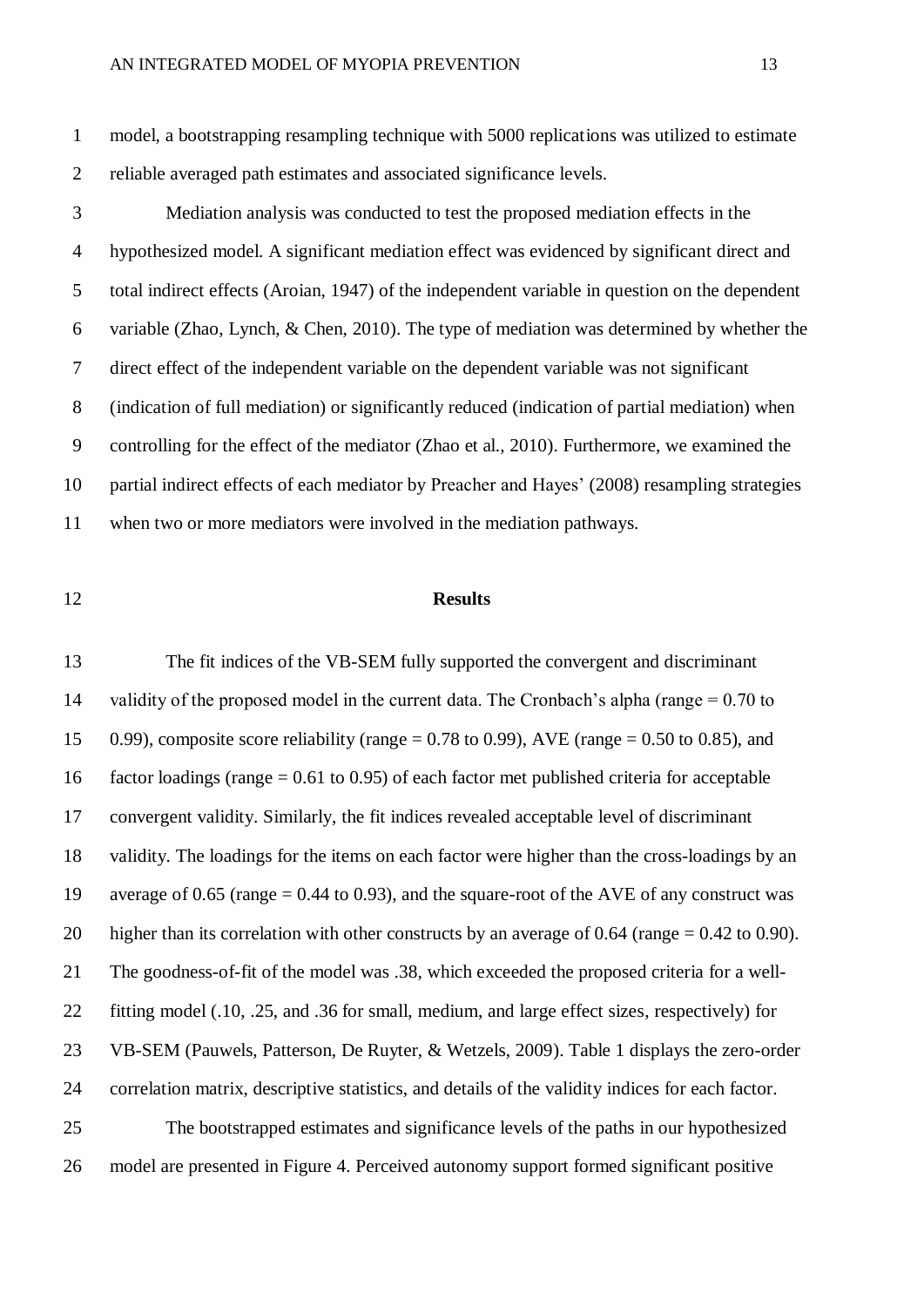associations with autonomous motivation and controlled motivation, but its relationship with amotivation was not significant. Attitude, subjective norm, and PBC were significantly and 3 positively predicted by autonomous motivation<sup>1</sup>, and these variables had significant positive 4 relationships with intention<sup>2</sup>, but their associations with controlled motivation and amotivation were not significant. Intention was a significant positive predictor of reading 6 distance<sup>3</sup>. All variables in the model were set to be predicted by the visual acuity variables and only the effect of distance visual acuity on reading distance, and that of near visual acuity on subjective norm, was significant.

 Mediation analyses revealed that the positive effects of perceived autonomy support on attitude, subjective norm, and PBC were fully mediated by autonomous motivation, but not by controlled motivation and amotivation. Autonomous motivation, instead of controlled motivation, positively predicted intention via the complete mediation of attitude, subjective norm, and PBC. Intention fully mediated the positive effects of attitude and PBC on reading distance, but did not mediate on the corresponding effect for subjective norm. A summary of the results of the mediation analysis is presented in Table 2.

#### **Discussion**

 The objective of the present study was to apply an integrated model based on the theory of planned behavior and self-determination theory to understand the motivational and social-cognitive process involving myopia-preventive behavior (reading distance). We hypothesized a motivational sequence in which perceived autonomy support and motivation (autonomous motivation, controlled motivation, and amotivation) from self-determination theory had direct and indirect links to the social-cognitive variables (attitude, subjective norm, and PBC) and intention from the theory of planned behavior. In addition, intentions were proposed to predict future preventive behavior regarding near work and mediate the effects of the other variables in the sequence on behavior. In the following sections we deal with the current findings for each component part of the proposed motivational sequence and how these findings are relevant to the understanding myopia-preventive behavior.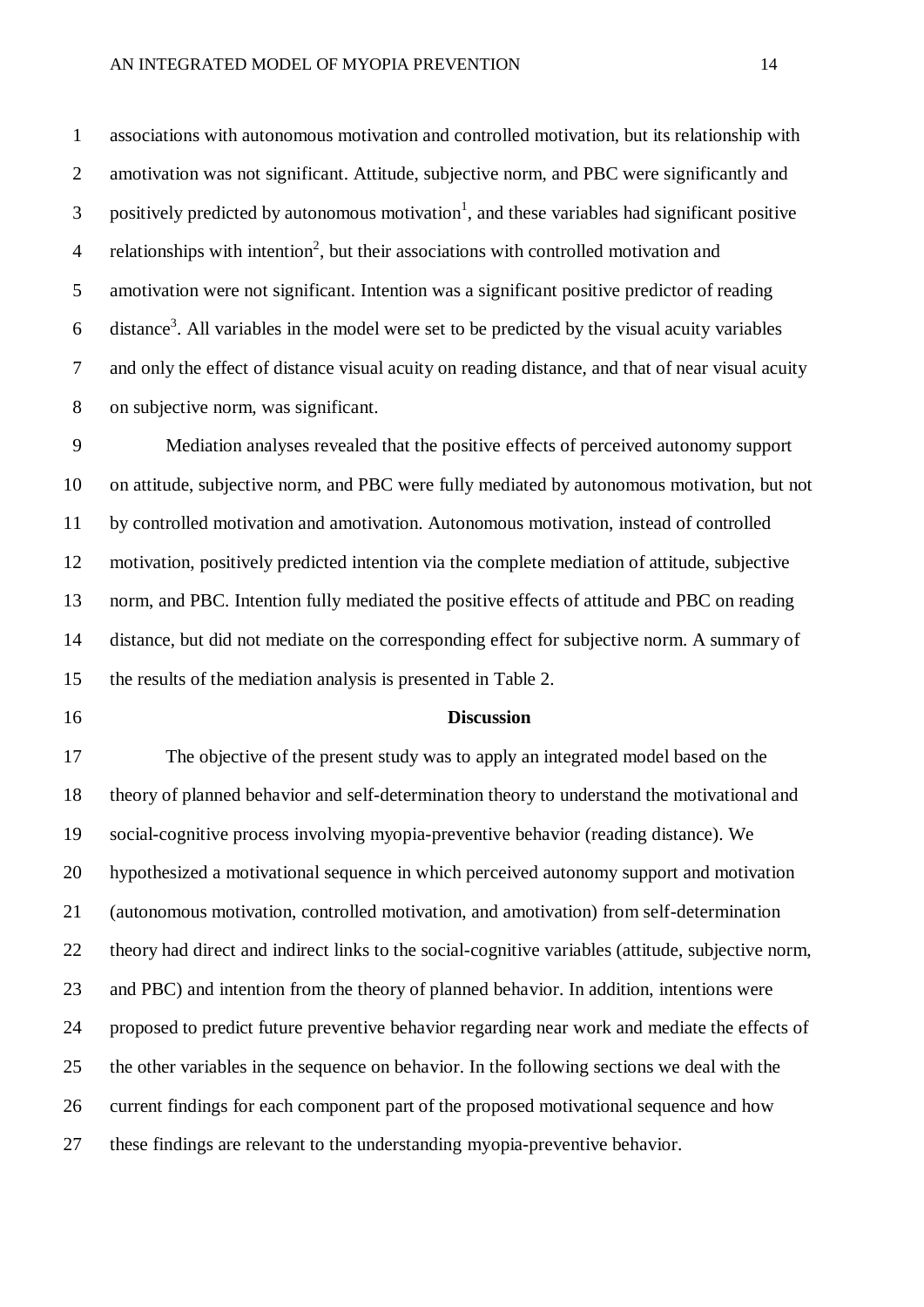### **Self-Determination Theory Components**

 Apart from the significant positive association between perceived autonomy support and controlled motivation, all the paths associated with autonomous motivation were significant and positive as predicted, and the paths that linked to controlled motivation and amotivation were non-significant in accordance with our hypotheses. This pattern is consistent with self-determination theory [\(Deci & Ryan, 1985;](#page-21-3) [Ryan & Deci, 2000\)](#page-24-4), and suggests that applying an autonomy-supportive style in the delivery of vision-care messages could enhance the likelihood that people will endorse autonomous motivates for myopia prevention, the key motivational factor of intentions to engage in myopia-preventive behaviors. We did, however, find relationships that were contrary to hypotheses such as the link between perceived autonomy support and controlled motivation. A possible explanation for this anomalous effect could be that a majority of the significant autonomy support providers were parents. In a Chinese culture listening to the advice of parents is a moral obligation because parents are typically regarded as authoritative figures [\(Fuligni, 1998\)](#page-21-9). In some cases an autonomy-supportive style is likely to foster autonomous motivation in the theoretically-predicted pattern. However, in this particular culture, even though significant others may be perceived to display autonomy-supportive behaviors, these may, nevertheless, be interpreted as part of the moral obligation brought about by the cultural environment. Such obligations are experienced as reinforcing and other-referenced rather than self-referenced even if the significant others are perceived to provide autonomy support [\(Kim et al., 2000;](#page-23-7) [Schouten & Meeuwesen, 2006\)](#page-24-14).

 Controlled motivation, together with amotivation, was not predictive of the social- cognitive and behavioral variables in the model, which is consistent with the tenets of self- determination theory with respect to the importance of autonomous motivation in motivating initiative and persistence in behavior [\(Deci & Ryan, 1985;](#page-21-3) [Ryan & Deci, 2000\)](#page-24-4). Amotivation, on the other hand, represents a gross deficiency or complete absence of behavioral motives according to self-determination theory. Although the analysis did not reveal any significant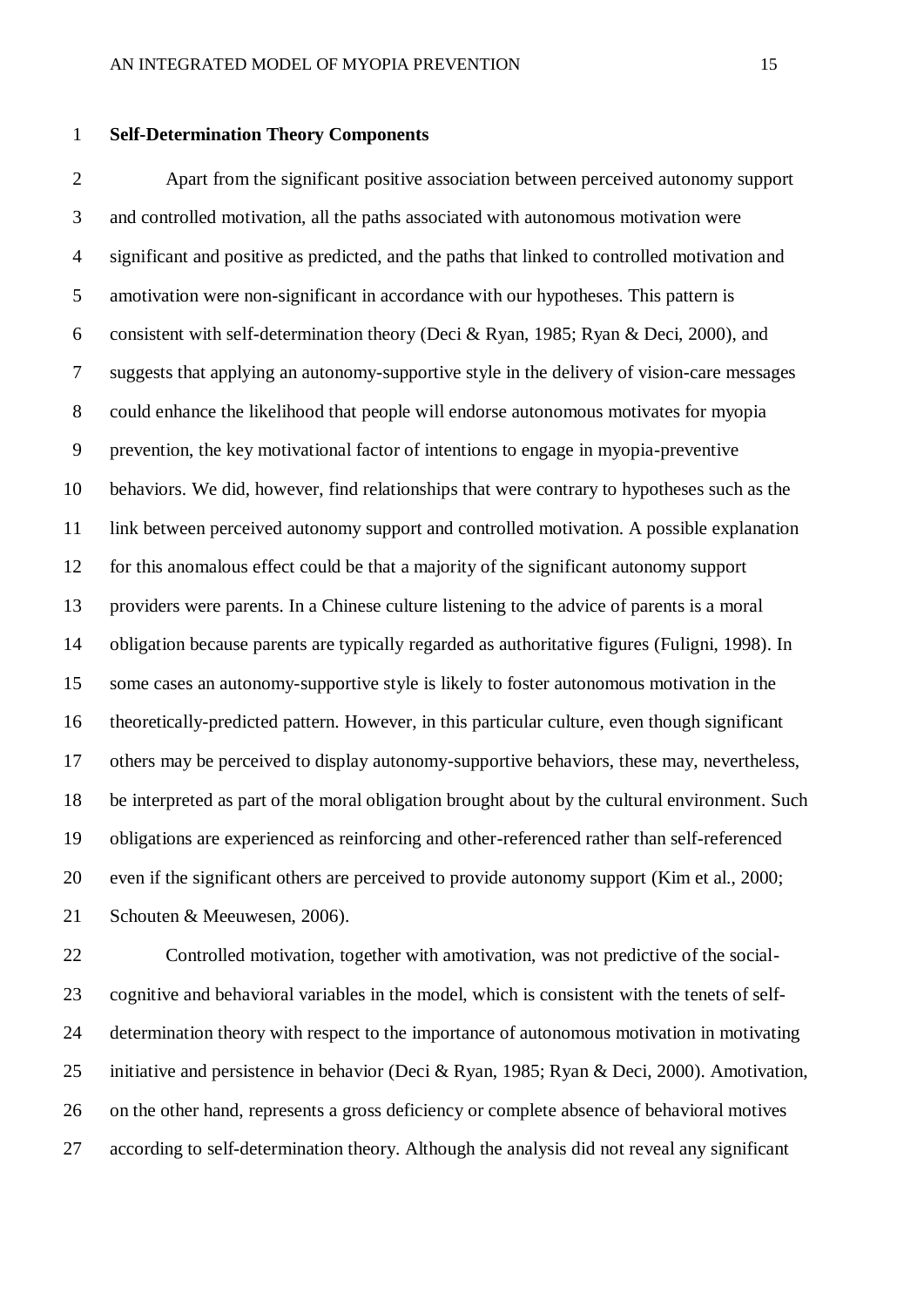links between amotivation and the social-cognitive or behavioral variables in the model, the significant negative correlation of this variable with autonomous motivation and its positive correlation with controlled motivation suggests that individuals who are motivated to prevent myopia for the value and meaning associated with the action were less likely to be amotivated than those motivated to prevent myopia merely for meeting external demands or for ego- protective reasons. This pattern again highlights the importance of ameliorating the sense of personal agency with regard to health behaviors among individuals who are encountering risk of health problems, and explains why autonomous motivation is advantageous to behavioral persistence in managing long-term illness or the maintenance of new health habits [\(Chan et](#page-20-6)  [al., 2011;](#page-20-6) [Chan et al., 2009;](#page-20-5) [Halvari et al., 2010;](#page-22-4) [Williams et al., 1996;](#page-25-3) [Williams et al., 2007;](#page-25-0) [Williams et al., 2006\)](#page-25-1).

#### **The Theory of Planned Behavior Components**

 Autonomous motivation was an important predictor of intentions to engage in myopia- preventive action, yet its effect was fully mediated by the three belief-based social-cognitive variables from the TPB as hypothesized in the integrated model [\(Chan & Hagger, 2012a;](#page-20-3) [Hagger & Chatzisarantis, 2009;](#page-21-5) [Hagger et al., 2002a;](#page-21-6) [Hagger et al., 2006\)](#page-22-3). This result pattern explains why autonomous motivation is adaptive according to self-determination theory [\(Deci](#page-21-3)  [& Ryan, 1985;](#page-21-3) [Ryan & Deci, 2000\)](#page-24-4) because autonomously-motivated individuals are more likely to regard the action (i.e., reading in an optimal distance) as something worthwhile (attitude), socially appropriate (subjective norm), and manageable (PBC) given that these positive beliefs are strong correlates of the intention, the most proximate predictor of future behavioral engagement [\(Ajzen, 1985,](#page-20-0) [1991\)](#page-20-1).

 All the three belief-based social-cognitive variables significantly predicted more than half of the variance in intentions to engage in myopia-preventive behavior, which was comparable to previous studies in other preventive contexts [\(Chan & Hagger, 2012a,](#page-20-3) [2012b;](#page-20-4) [Hagger et al., 2002a;](#page-21-6) [Hagger et al., 2006\)](#page-22-3) and the meta-analysis of studies applying the theoretical integration between the theory of planned behavior and the self-determination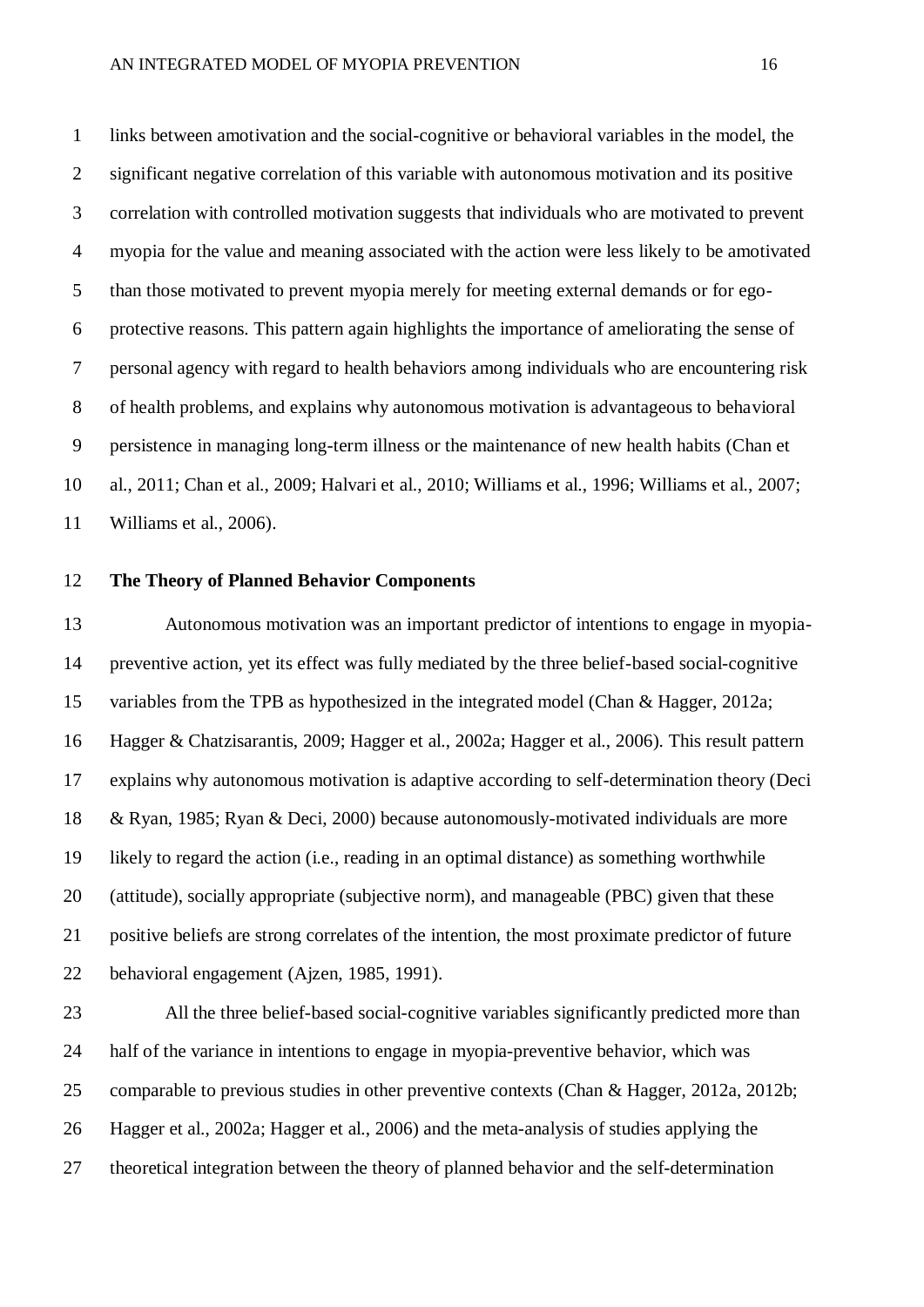theory [\(Hagger & Chatzisarantis, 2009\)](#page-21-5). However, even though subjective norm was shown to be the strongest predictor of intention among the three belief-based social-cognitive variables, only the effects of attitude and PBC on behavior (i.e., reading distance) were supported and mediated by intention according to our hypotheses. These patterns might infer that subjective norm is as influential in the prediction of intention as attitude and PBC, but its indirect effect on behavior is smaller by comparison. Moreover, intention fully mediated the effect of PBC on behavior, which was inconsistent to our hypothesis of a partial mediation of this pathway. This was likely because the measure of PBC in the current study reflected perceived rather than actual barriers and control beliefs relating to the behavior [\(Chan &](#page-20-3)  [Hagger, 2012a\)](#page-20-3). Ajzen [\(1991\)](#page-20-1) suggests that to the extent that PBC reflects actual control over behavior, PBC will predict behavior directly. But if it reflects only perceived aspects of control, then it should be fully mediated by intention because the effects are motivational rather than directly inhibitive of behavioral engagement.

 The importance of subjective norm in predicting intention is consistent with the cross- cultural research adopting the theory of planned behavior. The research revealed that the effect of subjective norms on intentions in a Chinese population [\(Abrams, Ando, & Hinkle,](#page-20-9)  [1998\)](#page-20-9), or in people from collectivistic countries [\(Hagger et al.,](#page-21-10) 2007), was higher in magnitude than those in Western or individualistic countries. Indeed, the indirect effect of subjective norm on behavior was not significant. This was not in line with our hypothesis and findings from previous studies [\(Hagger, Chatzisarantis, & Biddle, 2002b;](#page-22-8) [Hardeman et al.,](#page-22-2)  [2002;](#page-22-2) [McEachan et al., 2011\)](#page-23-2). This may have been because people who perceived the behavior as socially appropriate (i.e., those who rated subjective norm highly) were more likely to over-evaluate their behavior [\(Budd & Spencer, 1986\)](#page-20-10). Our assessment of behavior was supposed to be unaffected by response bias, general response tendency, and self-fulfilling hypothesis because the participants were blinded from the true purpose of the study, thus such methodology could be as a solution for revealing the true relationships between the theory of planned behavior variables and behavior by minimizing confounding effects in the measurement of behavior.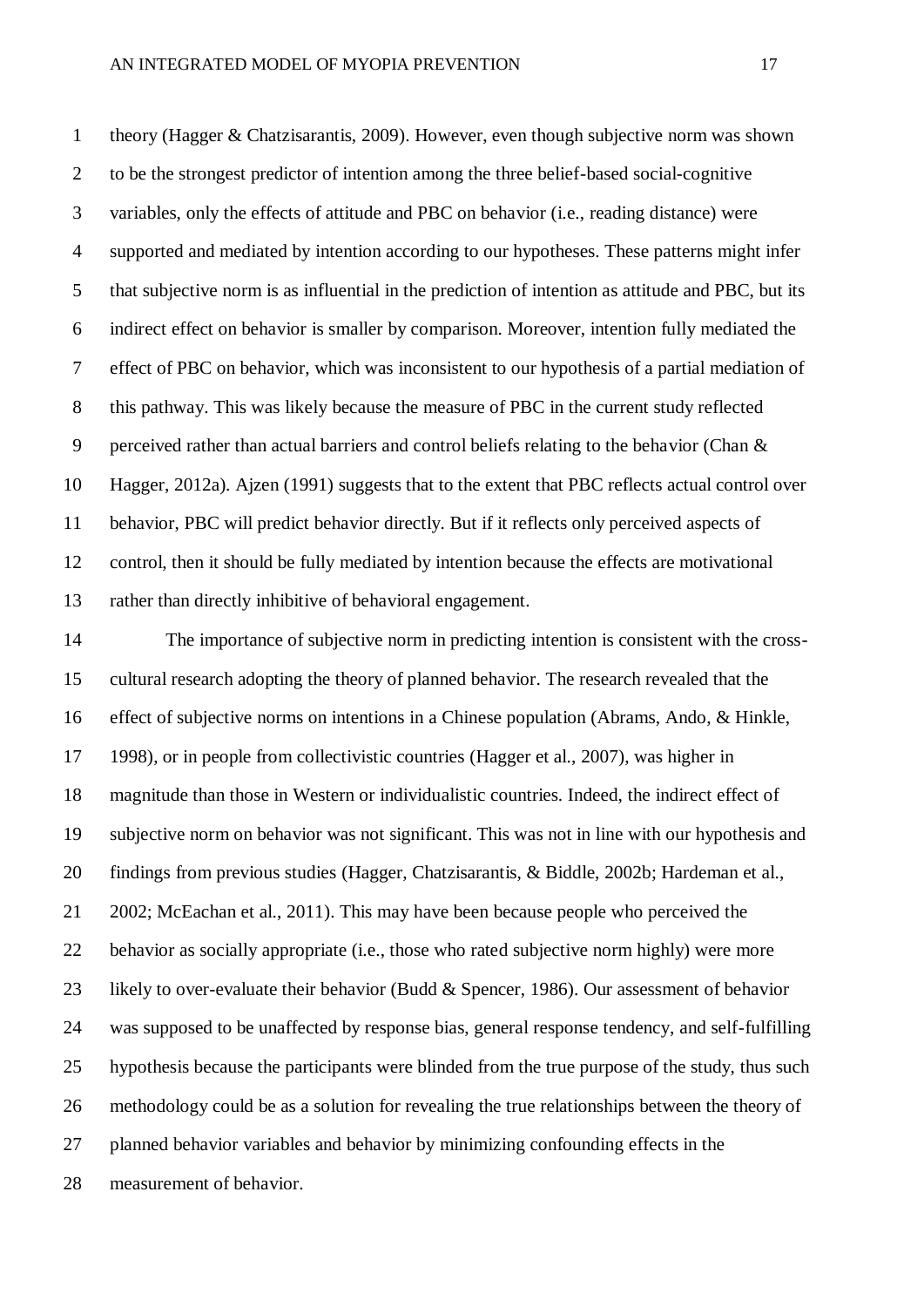## **Reading Distance and Visual Acuity**

 In the current study, behavior was measured by participants' reading distance, and it was significantly predicted by intention when controlling for the effect of visual acuity, corroborating the tenets of individual [\(Hagger et al., 2007;](#page-21-10) [Hagger, Lonsdale, Hein, et al.,](#page-22-6)  [2012\)](#page-22-6) and meta-analytic [\(Hagger & Chatzisarantis, 2009;](#page-21-5) [Hardeman et al., 2002;](#page-22-2) [McEachan](#page-23-2)  [et al., 2011\)](#page-23-2) tests of the theory of planned behavior. In addition, this may imply that maintaining an optimal reading distance for near work is indeed a volitional or habitual behavior and is not merely a function of visual acuity, but it also closely related to intention and other psychological variables in our integrated model. However, it is important to point out that reading distance is only one aspect of near work. We selected this dependent variable because other potential behavioral indicators such as the total volume of near work, the time of continuous close-up reading, and the frequency of rest periods between bouts of near work have been shown to produce inconsistent results [\(Ip et al., 2008\)](#page-22-1) and assessments relying on self-reported near work are subject to memory bias and social desirability. Therefore, future studies should continue to adopt comprehensive and reliable assessments of near work to objectively quantify how working close to reading materials contributes to the impairment of visual acuity over time.

 On the other hand, we regarded visual acuity as a control variable in the model rather than specifying its causal effect on reading distance even though reading distance was significantly correlated with distance visual acuity. It is because a significant reduction in visual acuity due to the progression of myopia was not likely to be detected during the course of our study as the degeneration is long term, and so the significant correlation is more likely 23 to be attributable to the possibility that individuals with an impaired distance visual acuity tend to perform near work at a shorter viewing distance, but our one-month prospective design was unable to offer strong evidence to support this argument (see the Limitations section). Moreover, other uncorrected refractive errors may also contribute to the impairment of visual acuity, so future studies should use refractive error measured in diopter (the standard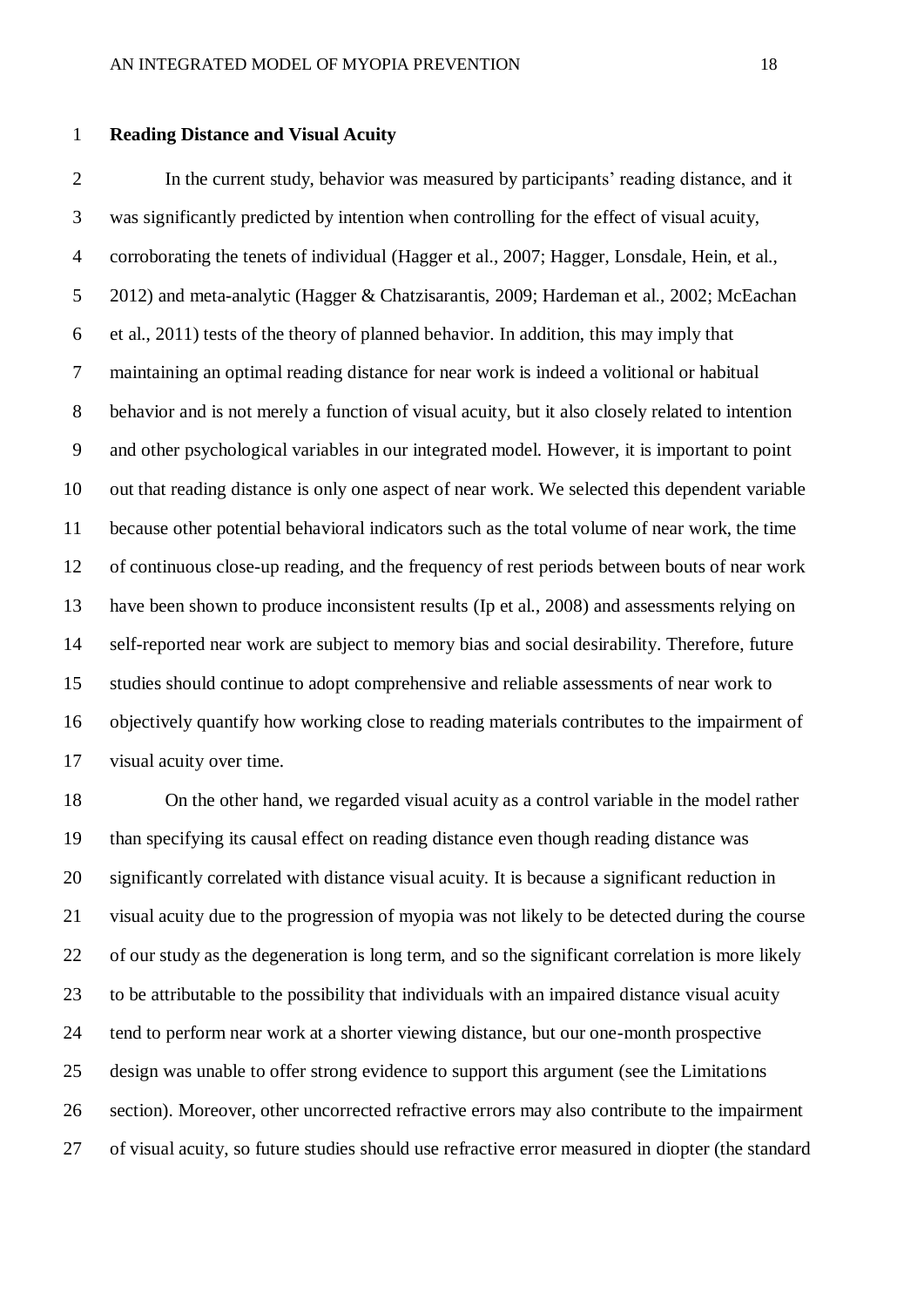optometric scale; [Fredrick, 2002;](#page-21-0) [Morgan, 2003\)](#page-23-0) to assess myopic symptoms. Finally, the significant positive effect of near visual acuity on subjective norm raises a plausible possibility about the relationship between perceived social appropriateness of myopia- preventive behaviors and individuals' clarity of vision for near objects, and testing their causal link may be an interesting avenue for further research.

#### **Limitations**

 In addition to the previously-cited limitations, we also acknowledge a few more limitations of the present investigation that may stimulate future research. First of all, although the variables from the theory of planned behavior, self-determination theory, and the hypothesized outcome (i.e., reading distance) were measured on separate occasions, the follow-up measures were short-term in nature and limited our ability to draw conclusions about the temporal and causal nature of the relationships in the model. For instance, myopia is likely to take several years to develop [\(Fredrick, 2002;](#page-21-0) [Matsumura & Hirai, 1999\)](#page-23-1) and so the effect of psychosocial factors and preventive behaviors on ameliorating the progression of myopia could hardly be revealed over such a short period. A cohort design with longitudinal assessments would be more effective in testing this hypothesis. However, our model and assessment tools may serve as a basis for the design, implementation, and evaluation of a community-based psychosocial intervention [\(Dombrowski et al., 2011;](#page-21-11) [Hagger, Lonsdale, &](#page-22-5)  [Chatzisarantis, 2012;](#page-22-5) [Hagger, Lonsdale, Hein, et al., 2012;](#page-22-6) [Michie & Johnston, 2012;](#page-23-8) [Stavri](#page-25-6)  [& Michie, 2012\)](#page-25-6) for enhancing the motivational, social-cognitive, and behavioral factors associated with myopia prevention. Secondly, even though our study applied deception and the dependent variables were assessed objectively, the confounding effects of response bias were still not completely eliminated because the psychological variables in the model were measured by self-report. This is a typical weakness in survey-based research, and underscores the need for the development of implicit measures of motivation [\(Keatley, Clarke, & Hagger,](#page-23-9)  [2012a,](#page-23-9) [2012b,](#page-23-10) [2012c\)](#page-23-11) and belief-based measures of attitudes [\(Karpinski & Steinman, 2006\)](#page-22-9) in future tests of the model for myopia prevention and other health contexts. Last, but not least,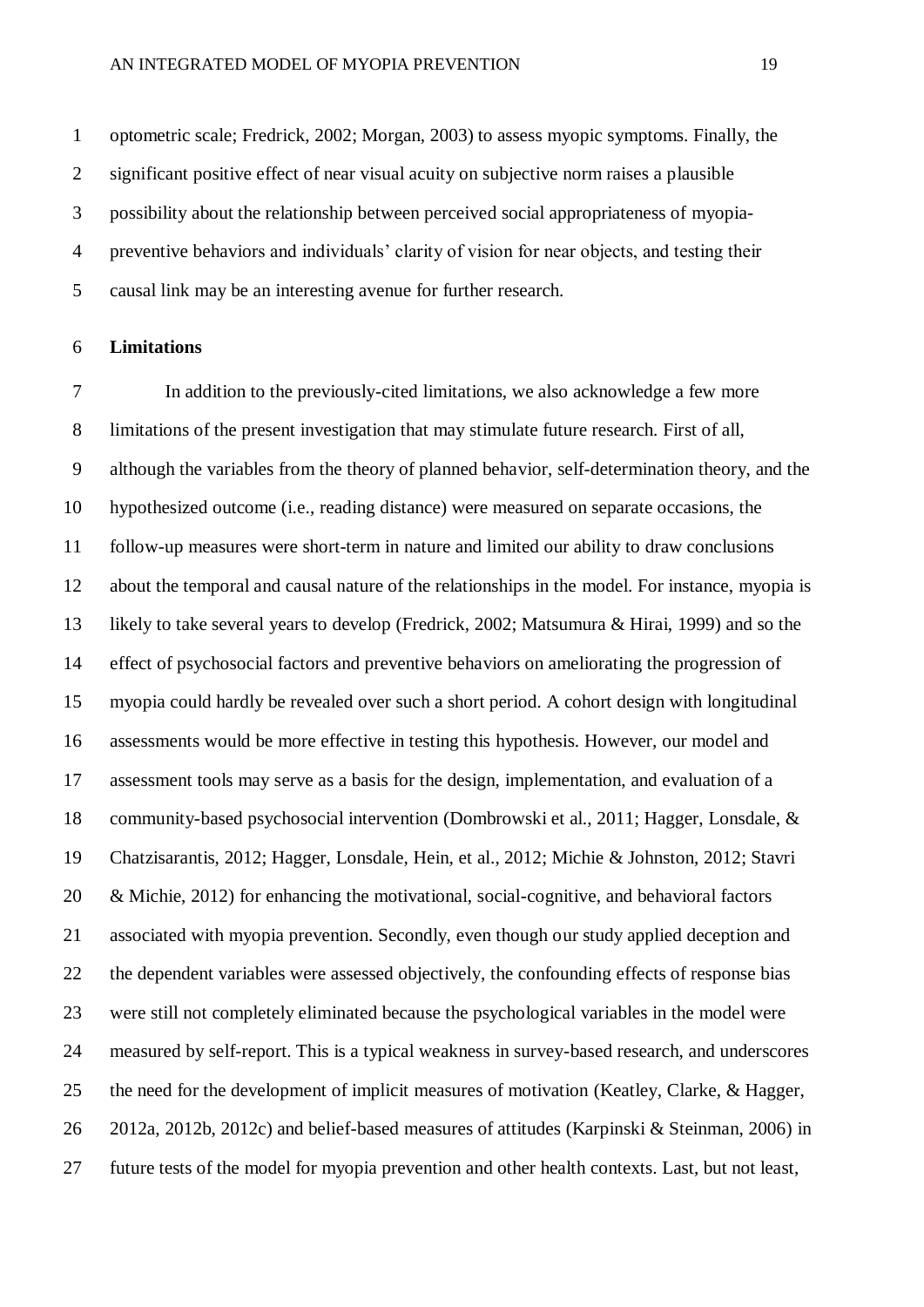the sample was obtained from a homogenous population, that identified parents as the significant others primarily concerned with vision care, so future studies should examine the generalizability of the model in diverse populations including samples from different age groups, occupations, educational levels, and cultural backgrounds.

**Conclusions**

 The present investigation provided preliminary support for the application of an integrated theoretical model comprising the theory of planned behavior and self-determination theory to myopia prevention [\(Hagger, 2009;](#page-21-4) [Hagger & Chatzisarantis, 2009\)](#page-21-5). Results corroborated evidence from previous social psychology research with respect to the importance of autonomous motivation and social-cognitive beliefs in predicting behavioral compliance toward health and safety recommendations. Delivering health advice in an autonomy-supportive manner appears to be a most optimal intervention technique to promote the formation of autonomous motivation and adaptive beliefs that link to the target health behaviors. The study may provide important information for health practitioners and policy makers about the potential benefits of reinforcing autonomy-supportive health-care environments regarding health-promoting behaviors.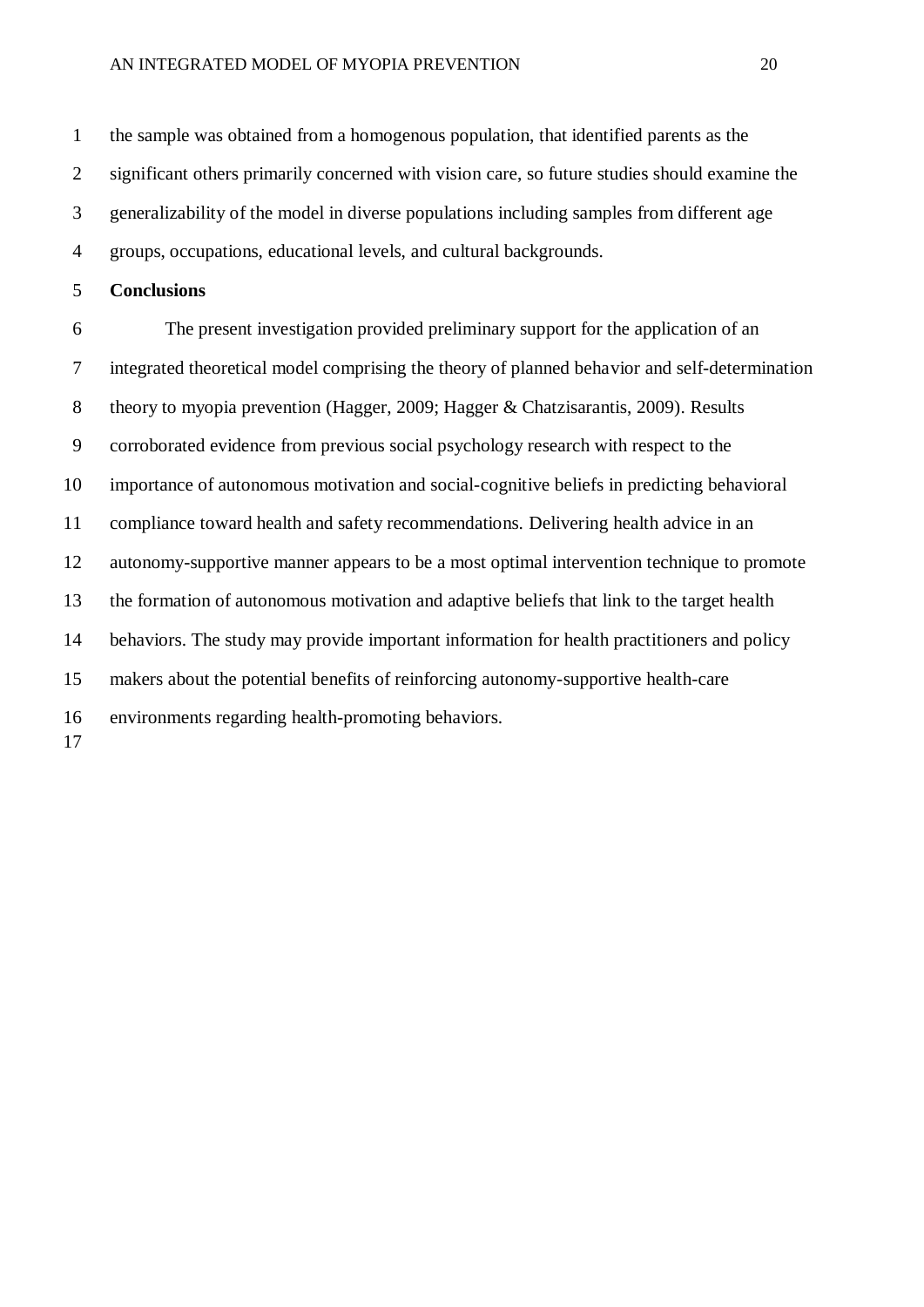<span id="page-20-10"></span><span id="page-20-9"></span><span id="page-20-8"></span><span id="page-20-7"></span><span id="page-20-6"></span><span id="page-20-5"></span><span id="page-20-4"></span><span id="page-20-3"></span><span id="page-20-2"></span><span id="page-20-1"></span><span id="page-20-0"></span>

| $\mathbf{1}$   | <b>References</b>                                                                           |
|----------------|---------------------------------------------------------------------------------------------|
| $\mathbf{2}$   | Abrams, D., Ando, K., & Hinkle, S. (1998). Psychological attachment to the group: Cross-    |
| 3              | cultural differences in organizational identification and subjective norms as predictors    |
| $\overline{4}$ | of workers' turnover intentions. Personality and Social Psychology Bulletin, 24, 1027-      |
| 5              | 1039.                                                                                       |
| 6              | Ajzen, I. (1985). From intentions to actions: A theory of planned behavior. In J. Kuhl & J. |
| $\tau$         | Beckmann (Eds.), From intentions to actions: A theory of planned behavior (pp. 11-          |
| $8\,$          | 39). Berlin: Springer.                                                                      |
| 9              | Ajzen, I. (1991). The theory of planned behavior. Organizational Behavior and Human         |
| 10             | Decision Processes, 50, 179-211.                                                            |
| 11             | Ajzen, I. (2002, January, 2006). Constructing a TPB questionnaire: Conceptual and           |
| 12             | methodological considerations. Retrieved 15 June, 2010, from University of                  |
| 13             | Massachusetts Web site, http://people.umass.edu/aizen/tpb.html                              |
| 14             | Aroian, L. A. (1947). The Probability Function of the Product of Two Normally Distributed   |
| 15             | Variables. The Annals of Mathematical Statistics, 18, 265-271.                              |
| 16             | Bagozzi, R. P. (1982). A field investigation of causal relations among cognitions, affect,  |
| 17             | intentions, and behavior. Journal of Marketing Research, 19, 562-583.                       |
| 18             | Budd, R. J., & Spencer, C. P. (1986). Lay theories of behavioral intention - a source of    |
| 19             | response bias in the theory of reasoned action. British Journal of Social Psychology,       |
| 20             | 25, 109-117.                                                                                |
| 21             | Chan, D. K. C., & Hagger, M. S. (2012a). Autonomous forms of motivation underpinning        |
| $22\,$         | injury prevention and rehabilitation among police officers: An application of the trans-    |
| 23             | contextual model. Motivation and Emotion, 36, 349-364.                                      |
| 24             | Chan, D. K. C., & Hagger, M. S. (2012b). Self-determined forms of motivation predict sport  |
| 25             | injury prevention and rehabilitation intentions. Journal of Science and Medicine in         |
| 26             | Sport, 15, 398-406.                                                                         |
| 27             | Chan, D. K. C., Hagger, M. S., & Spray, C. M. (2011). Treatment motivation for              |
| 28             | rehabilitation after a sport injury: Application of the trans-contextual model.             |
| 29             | Psychology of Sport and Exercise, 12, 83-92.                                                |
| 30             | Chan, D. K. C., Lonsdale, C., Ho, P. Y., Yung, P. S. H., & Chan, K. M. (2009). Patient      |
| 31             | motivation and adherence to post-surgery rehabilitation exercise recommendations:           |
| 32             | The influence of physiotherapists' autonomy supportive behaviors. Archives of               |
| 33             | Physical Medicine and Rehabilitation, 90, 1977-1982.                                        |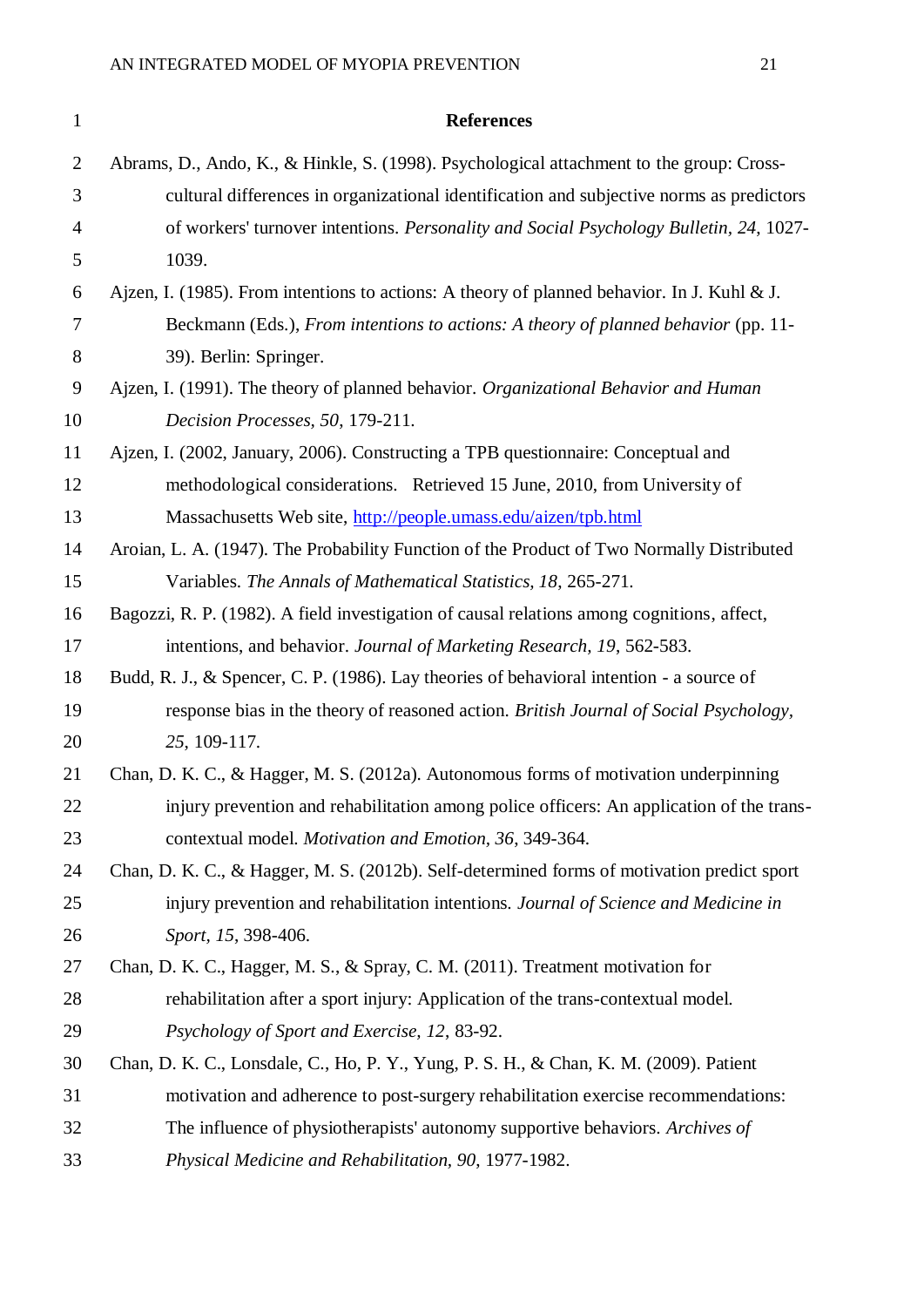<span id="page-21-11"></span><span id="page-21-10"></span><span id="page-21-9"></span><span id="page-21-8"></span><span id="page-21-7"></span><span id="page-21-6"></span><span id="page-21-5"></span><span id="page-21-4"></span><span id="page-21-3"></span><span id="page-21-2"></span><span id="page-21-1"></span><span id="page-21-0"></span>

| $\mathbf{1}$   | Chen, J. C., Schmid, K. L., & Brown, B. (2003). The autonomic control of accommodation          |
|----------------|-------------------------------------------------------------------------------------------------|
| $\overline{2}$ | and implications for human myopia development: a review. Ophthalmic and                         |
| 3              | Physiological Optics, 23, 401-422.                                                              |
| $\overline{4}$ | Ciuffreda, K. J., & Vasudevan, B. (2008). Nearwork-induced transient myopia (NITM) and          |
| 5              | permanent myopia - is there a link? Ophthalmic and Physiological Optics, 28, 103-               |
| 6              | 114.                                                                                            |
| 7              | Deci, E. L., & Ryan, R. M. (1985). Intrinsic motivation and self-determination in human         |
| 8              | behavior. New York: Plenum.                                                                     |
| 9              | Dombrowski, S. U., Sniehotta, F. F., Avenell, A., Johnston, M., MacLennan, G., & Araújo-        |
| 10             | Soaresb, V. (2011). Identifying active ingredients in complex behavioural                       |
| 11             | interventions for obese adults with obesity-related co-morbidities or additional risk           |
| 12             | factors for co-morbidities: a systematic review. Health Psychology Review, 6, 7-32.             |
| 13             | Doty, D. H., & Glick, W. H. (1998). Common Methods Bias: Does Common Methods                    |
| 14             | Variance Really Bias Results? Organizational Research Methods, 1, 374-406.                      |
| 15             | Ferris, F. L., & Bailey, I. (1996). Standardizing the measurement of visual acuity for clinical |
| 16             | research studies - Guidelines from the eye care technology forum. Ophthalmology,                |
| 17             | 103, 181-182.                                                                                   |
| 18             | Fredrick, D. R. (2002). Myopia. BMJ, 324, 1195-1199.                                            |
| 19             | Fuligni, A. J. (1998). Authority, Autonomy, and Parent-Adolescent Conflict and Cohesion: A      |
| 20             | Study of Adolescents From Mexican, Chinese, Filipino, and European Backgrounds.                 |
| 21             | Developmental Psychology, 34, 782-792.                                                          |
| 22             | Hagger, M. S. (2009). Theoretical integration in health psychology: Unifying ideas and          |
| 23             | complementary explanations. British Journal of Health Psychology, 14, 189-194.                  |
| 24             | Hagger, M. S., & Chatzisarantis, N. L. D. (2009). Integrating the theory of planned behaviour   |
| 25             | and self-determination theory in health behaviour: A meta-analysis. British Journal of          |
| 26             | Health Psychology, 14, 275-302.                                                                 |
| 27             | Hagger, M. S., Chatzisarantis, N. L. D., Barkoukis, V., John, C. K., Hein, V., Pihu, M., et al. |
| 28             | (2007). Cross-cultural generalizability of the theory of planned behavior among young           |
| 29             | people in a physical activity context. Journal of Sport and Exercise Psychology, 29, 2-         |
| 30             | 20.                                                                                             |
| 31             | Hagger, M. S., Chatzisarantis, N. L. D., & Biddle, S. J. H. (2002a). The influence of           |
| 32             | autonomous and controlling motives on physical activity intentions within the Theory            |
| 33             | of Planned Behaviour. British Journal of Health Psychology, 7, 283-297.                         |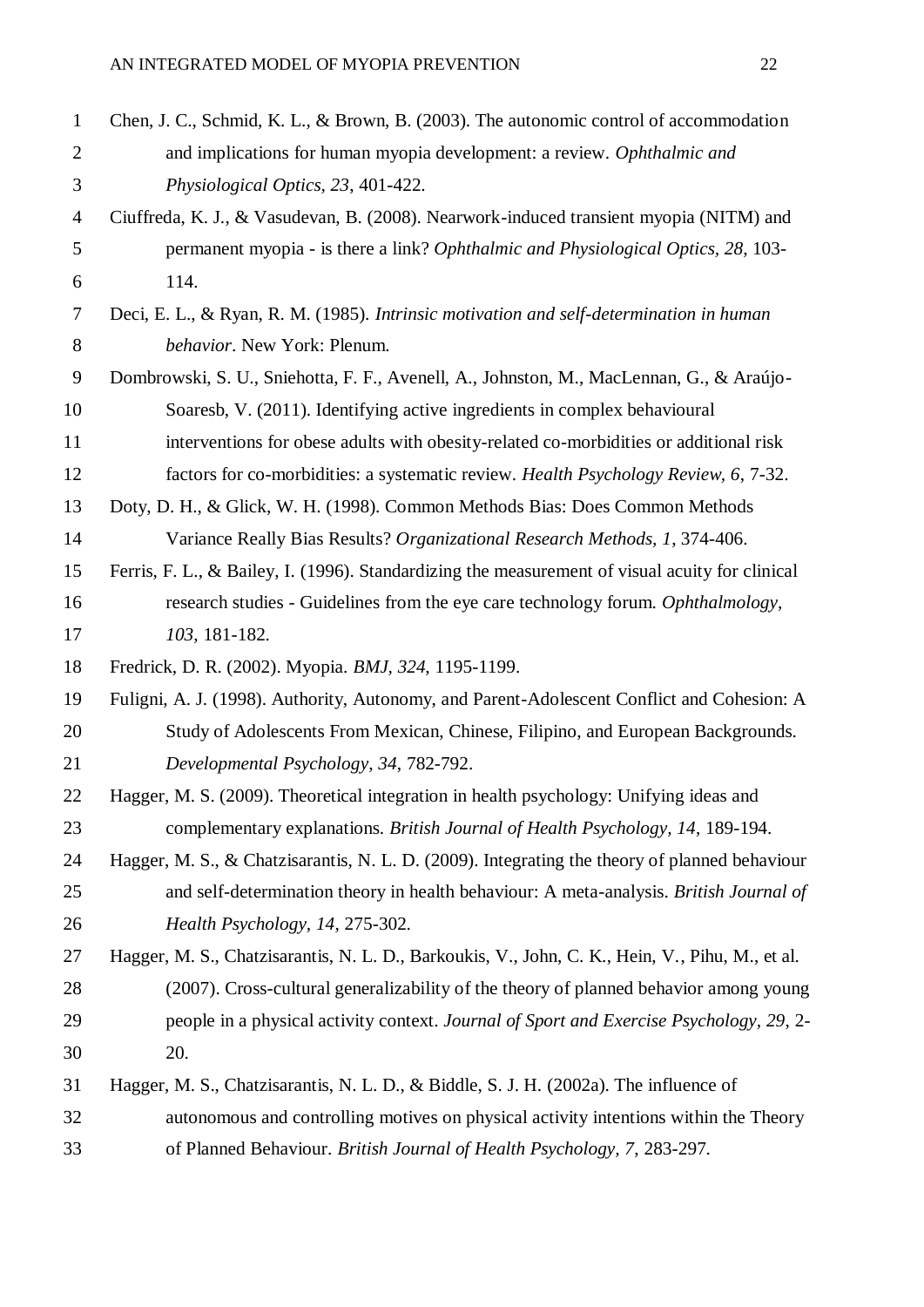<span id="page-22-9"></span><span id="page-22-8"></span><span id="page-22-7"></span><span id="page-22-6"></span><span id="page-22-5"></span><span id="page-22-4"></span><span id="page-22-3"></span><span id="page-22-2"></span><span id="page-22-1"></span><span id="page-22-0"></span>

| $\mathbf{1}$   | Hagger, M. S., Chatzisarantis, N. L. D., & Biddle, S. J. H. (2002b). A meta-analytic review of  |
|----------------|-------------------------------------------------------------------------------------------------|
| $\overline{2}$ | the theories of reasoned action and planned behavior in physical activity: Predictive           |
| 3              | validity and the contribution of additional variables. Journal of Sport & Exercise              |
| $\overline{4}$ | $Psychology, 24, 3-32.$                                                                         |
| 5              | Hagger, M. S., Chatzisarantis, N. L. D., & Harris, J. (2006). The process by which relative     |
| 6              | autonomous motivation affects intentional behavior: Comparing effects across dieting            |
| $\tau$         | and exercise behaviors. Motivation and Emotion, 30, 307-321.                                    |
| 8              | Hagger, M. S., Lonsdale, A., & Chatzisarantis, N. L. D. (2012). A theory-based intervention     |
| 9              | to reduce alcohol drinking in excess of guideline limits among undergraduate students.          |
| 10             | British Journal of Health Psychology, 17, 18-43.                                                |
| 11             | Hagger, M. S., Lonsdale, A. J., Hein, V., Koka, A., Lintunen, T., Pasi, H., et al. (2012).      |
| 12             | Predicting alcohol consumption and binge drinking in company employees: An                      |
| 13             | application of planned behaviour and self-determination theories. British Journal of            |
| 14             | Health Psychology, 17, 379-407.                                                                 |
| 15             | Halvari, A. E. M., Halvari, H., Bjornebekk, G., & Deci, E. L. (2010). Motivation and anxiety    |
| 16             | for dental treatment: Testing a self-determination theory model of oral self-care               |
| 17             | behaviour and dental clinic attendance. Motivation and Emotion, 34, 15-33.                      |
| 18             | Hambleton, R. K. (2005). Issues, designs, and technical guidelines for adapting tests into      |
| 19             | multiple languages and cultures. In R. K. Hambleton, P. Merenda & C. Spielberger                |
| 20             | (Eds.), Adapting educational and psychological tests for cross-cultural assessment              |
| 21             | (pp. 3-38). Mahwah, NJ: Lawrence Erlbaum.                                                       |
| 22             | Hardeman, W., Johnston, M., Johnston, D. W., Bonetti, D., Wareham, N. J., & Kinmonth, A.        |
| 23             | L. (2002). Application of the theory of planned behaviour in behaviour change                   |
| 24             | interventions: A systematic review. Psychology and Health, 17, 123-158.                         |
| 25             | Hepsen, I. F., Evereklioglu, C., & Bayramlar, H. e. (2001). The effect of reading and near-     |
| 26             | work on the development of myopia in emmetropic boys: a prospective, controlled,                |
| 27             | three-year follow-up study. Vision Research, 41, 2511-2520.                                     |
| 28             | Ip, J. M., Saw, S.-M., Rose, K. A., Morgan, I. G., Kifley, A., Wang, J. J., et al. (2008). Role |
| 29             | of Near Work in Myopia: Findings in a Sample of Australian School Children.                     |
| 30             | Investigative Ophthalmology & Visual Science, 49, 2903-2910.                                    |
| 31             | Karpinski, A., & Steinman, R. B. (2006). The Single Category Implicit Association Test as a     |
| 32             | measure of implicit social cognition. Journal of Personality and Social Psychology,             |
| 33             | 91, 16-32.                                                                                      |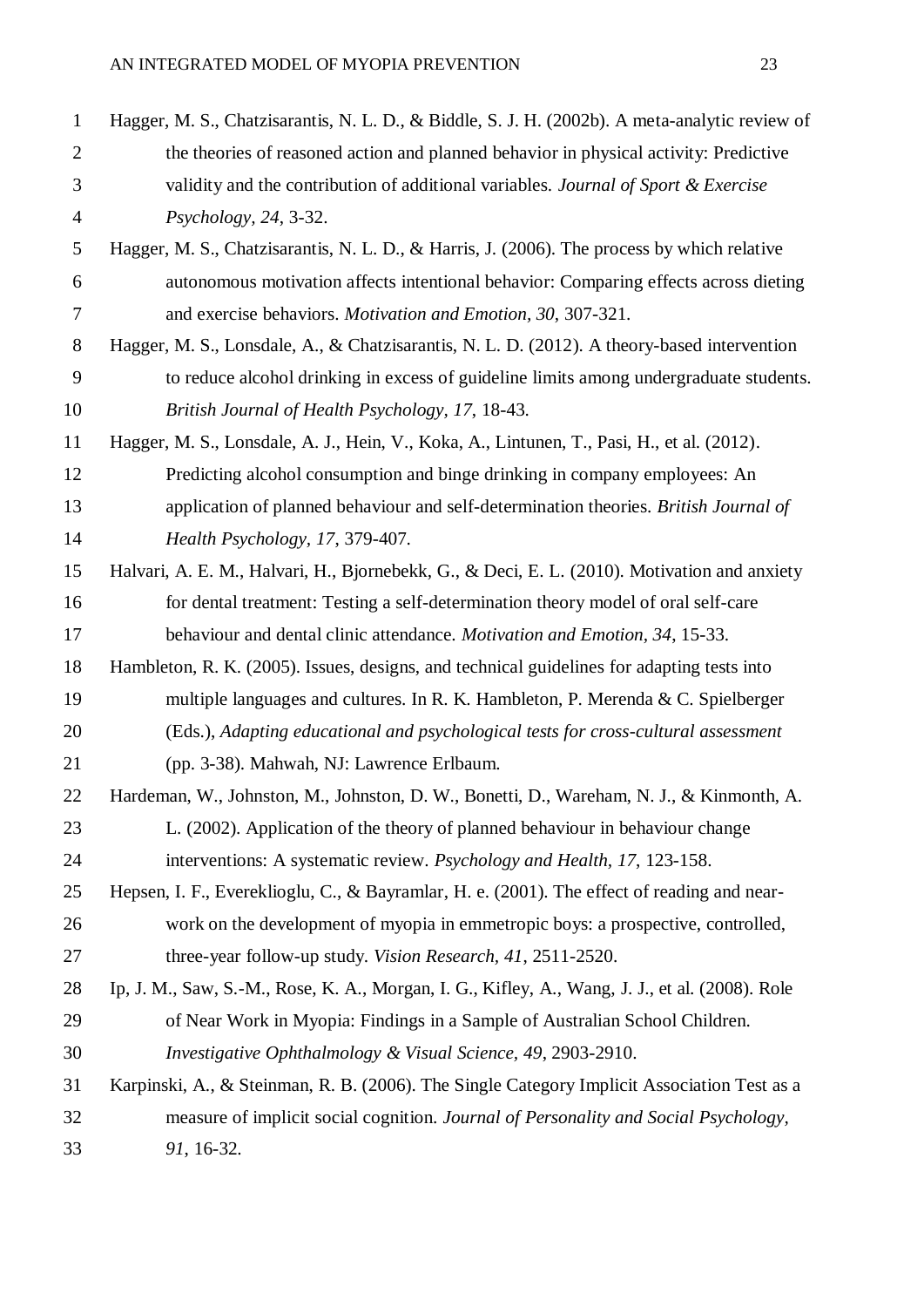<span id="page-23-11"></span><span id="page-23-10"></span><span id="page-23-9"></span><span id="page-23-8"></span><span id="page-23-7"></span><span id="page-23-6"></span><span id="page-23-5"></span><span id="page-23-4"></span><span id="page-23-3"></span><span id="page-23-2"></span><span id="page-23-1"></span><span id="page-23-0"></span>

| $\mathbf{1}$   | Keatley, D., Clarke, D. D., & Hagger, M. S. (2012a). Investigating the predictive validity of   |
|----------------|-------------------------------------------------------------------------------------------------|
| $\overline{2}$ | implicit and explicit measures of motivation in problem-solving behavioural tasks.              |
| 3              | British Journal of Social Psychology, Advanced online publication.                              |
| 4              | Keatley, D., Clarke, D. D., & Hagger, M. S. (2012b). Investigating the predictive validity of   |
| 5              | implicit and explicit measures of motivation on condom use, physical activity and               |
| 6              | healthy eating. <i>Psychology and Health</i> , 27, 550-569.                                     |
| 7              | Keatley, D., Clarke, D. D., & Hagger, M. S. (2012c). The predictive validity of implicit        |
| 8              | measures of self-determined motivation across health-related behaviours. British                |
| 9              | Journal of Health Psychology, 18, 2-17.                                                         |
| 10             | Keeffe, J. E., Konyama, K., & Taylor, H. R. (2002). Vision impairment in the Pacific region.    |
| 11             | British Journal of Ophthalmology, 86, 605-610.                                                  |
| 12             | Kim, M. Ä., Klingle, R. S., Sharkey, W. F., Park, H. S., Smith, D. H., & Cai, D. (2000). A test |
| 13             | of a cultural model of patients' motivation for verbal communication in                         |
| 14             | patient, Aêdoctor interactions. Communication Monographs, 67, 262-283.                          |
| 15             | Kor, K., & Mullan, B. A. (2011). Sleep hygiene behaviours: An application of the theory of      |
| 16             | planned behaviour and the investigation of perceived autonomy support, past                     |
| 17             | behaviour and response inhibition. Psychology and Health, 26, 1208-1224.                        |
| 18             | Lai, L. F. (2002). Survey of the present condition and the influencing factors about young      |
| 19             | children's eyesight. Medical Journal of Trauma and Disibility, 10, 14-18.                       |
| 20             | Levesque, C. S., Williams, G. C., Elliot, D., Pickering, M. A., Bodenhamer, B., & Finley, P.    |
| 21             | J. (2007). Validating the theoretical structure of the Treatment Self-Regulation                |
| 22             | Questionnaire (TSRQ) across three different health behaviors. Health Education                  |
| 23             | Research, 22, 691-702.                                                                          |
| 24             | Matsumura, H., & Hirai, H. (1999). Prevalence of myopia and refractive changes in students      |
| 25             | from 3 to 17 years of age. Survey of Ophthalmology, 44, S109-S115.                              |
| 26             | McEachan, R. R. C., Conner, M. T., Taylor, N., & Lawton, R. J. (2011). Prospective              |
| 27             | prediction of health-related behaviors with the Theory of Planned Behavior: A meta-             |
| 28             | analysis. Health Psychology Review, 5, 97-144.                                                  |
| 29             | Michie, S., & Johnston, M. (2012). Theories and techniques of behaviour change: Developing      |
| 30             | a cumulative science of behaviour change. Health Psychology Review, 6, 1-6.                     |
| 31             | Morgan, I. G. (2003). The biological basis of myopic refractive error. Clinical and             |
| 32             | Experimental Optometry, 86, 276-288.                                                            |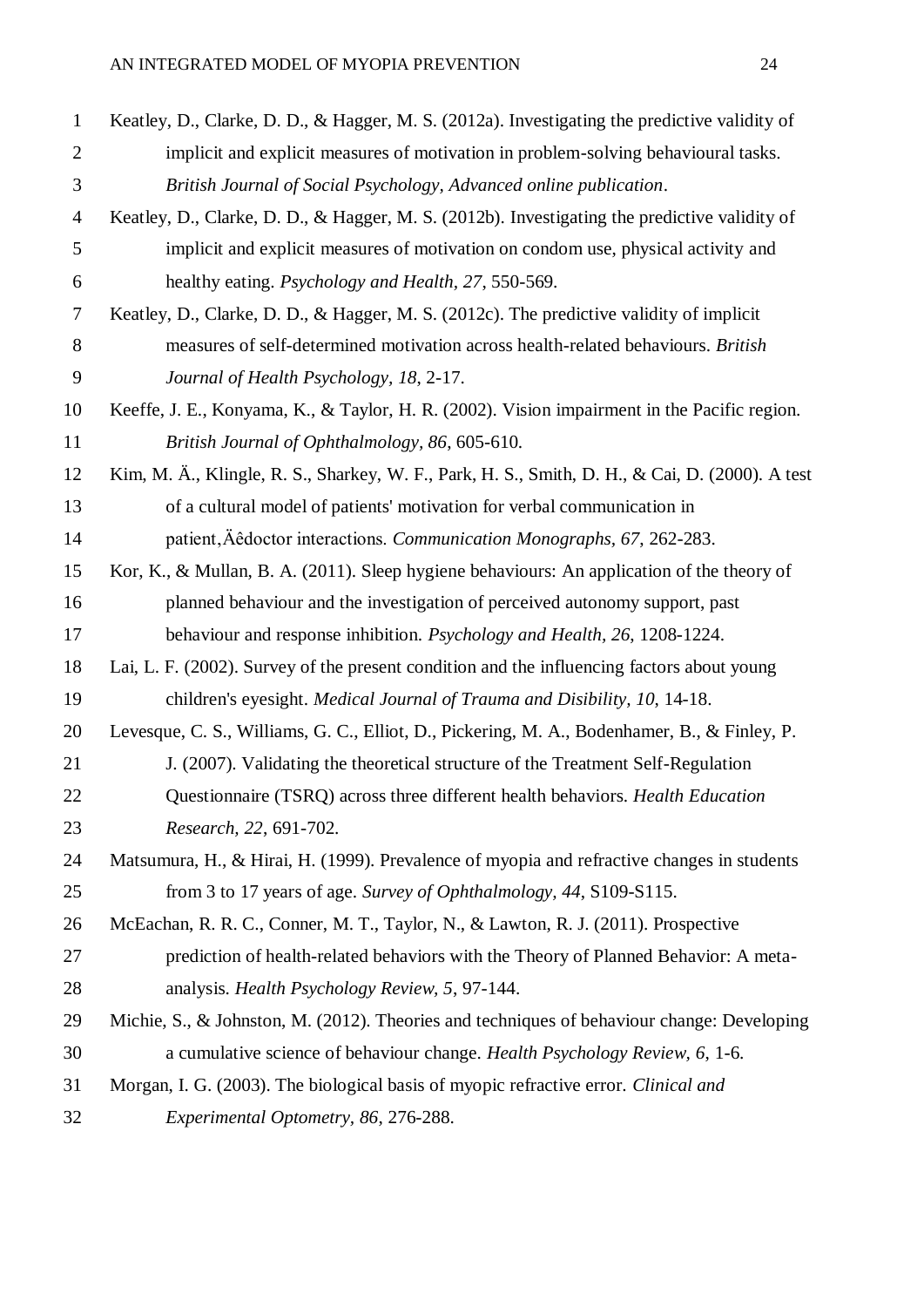<span id="page-24-14"></span><span id="page-24-13"></span><span id="page-24-12"></span><span id="page-24-11"></span><span id="page-24-10"></span><span id="page-24-9"></span><span id="page-24-8"></span><span id="page-24-7"></span><span id="page-24-6"></span><span id="page-24-5"></span><span id="page-24-4"></span><span id="page-24-3"></span><span id="page-24-2"></span><span id="page-24-1"></span><span id="page-24-0"></span>

| $\mathbf{1}$   | Pauwels, P., Patterson, P. G., De Ruyter, K., & Wetzels, M. (2009). The propensity to           |
|----------------|-------------------------------------------------------------------------------------------------|
| $\overline{2}$ | continue internationalization: A study of entrepreneurial decision-making in                    |
| 3              | Australian service firms. Advances in International Marketing, 20, 11-36.                       |
| $\overline{4}$ | Pelli, D. G., Robson, J. G., & Wilkins, A. J. (1988). The design of a new letter chart for      |
| 5              | measuring contrast sensitivity. Clinical Vision Sciences, 2, 187-199.                           |
| 6              | Preacher, K. J., & Hayes, A. F. (2008). Asymptotic and resampling strategies for assessing      |
| $\tau$         | and comparing indirect effects in multiple mediator models. Behavior Research                   |
| 8              | Methods, 40, 879-891.                                                                           |
| 9              | Reeve, J., & Jang, H. S. (2006). What teachers say and do to support students' autonomy         |
| 10             | during a learning activity. Journal of Educational Psychology, 98, 209-218.                     |
| 11             | Reinartz, W. J., Haenlein, M., & Henseler, J. (2009). An empirical comparison of the efficacy   |
| 12             | of covariance-based and variance-based SEM. International Journal of Research in                |
| 13             | Marketing, 26, 332-344.                                                                         |
| 14             | Resnikoff, S., Pascolinia, D., Mariott, S. P., & Pokharel, G. P. (2008). Global magnitude of    |
| 15             | visual impairment caused by uncorrected refractive errors in 2004. Bulletin of the              |
| 16             | World Health Organization, 86, 63-70.                                                           |
| 17             | Ricci, F., Cedrone, C., & Cerulli, L. (1998). Standardized measurement of visual acuity.        |
| 18             | Ophthalmic Epidemiology, 5, 41 - 53.                                                            |
| 19             | Ringle, C. M., Wende, S., & Will, A. (2005). SmartPLS 2.0 (M3) Beta. Hamburg.                   |
| 20             | Rosenfield, M., & Gilmartin, B. (1998). Myopia and nearwork (12 ed.). Oxford: Butterworth-      |
| 21             | Heinemann.                                                                                      |
| 22             | Ryan, R. M., & Deci, E. L. (2000). Intrinsic and extrinsic motivations: Classic definitions and |
| 23             | new directions. Contemporary Educational Psychology, 25, 54-67.                                 |
| 24             | Sang, L. L., Guo, X. H., Xu, L., Liu, L. J., Duan, J. L., & Wang, W. (2007). How the eye care   |
| 25             | habits and vision burden affect myopia among primary and high school students.                  |
| 26             | Academic Journal of Guangzhou Medical College, 35, 27-30.                                       |
| 27             | Saw, S. M. (2003). A synopsis of the prevalence rates and environmental risk factors for        |
| 28             | myopia. Clinical and Experimental Optometry, 86, 289-294.                                       |
| 29             | Saw, S. M., Katz, J., Schein, O. D., Chew, S. J., & Chan, T. K. (1996). Epidemiology of         |
| 30             | myopia. Epidemiologic Reviews, 18, 175-187.                                                     |
| 31             | Schouten, B. C., & Meeuwesen, L. (2006). Cultural differences in medical communication: A       |
| 32             | review of the literature. Patient Education and Counseling, 64, 21-34.                          |
| 33             | Silva, M. N., Vieira, P. N., Coutinho, S. R., Minderico, C. S., Matos, M. G., Sardinha, L. B.,  |
| 34             | et al. (2010). Using self-determination theory to promote physical activity and weight          |
|                |                                                                                                 |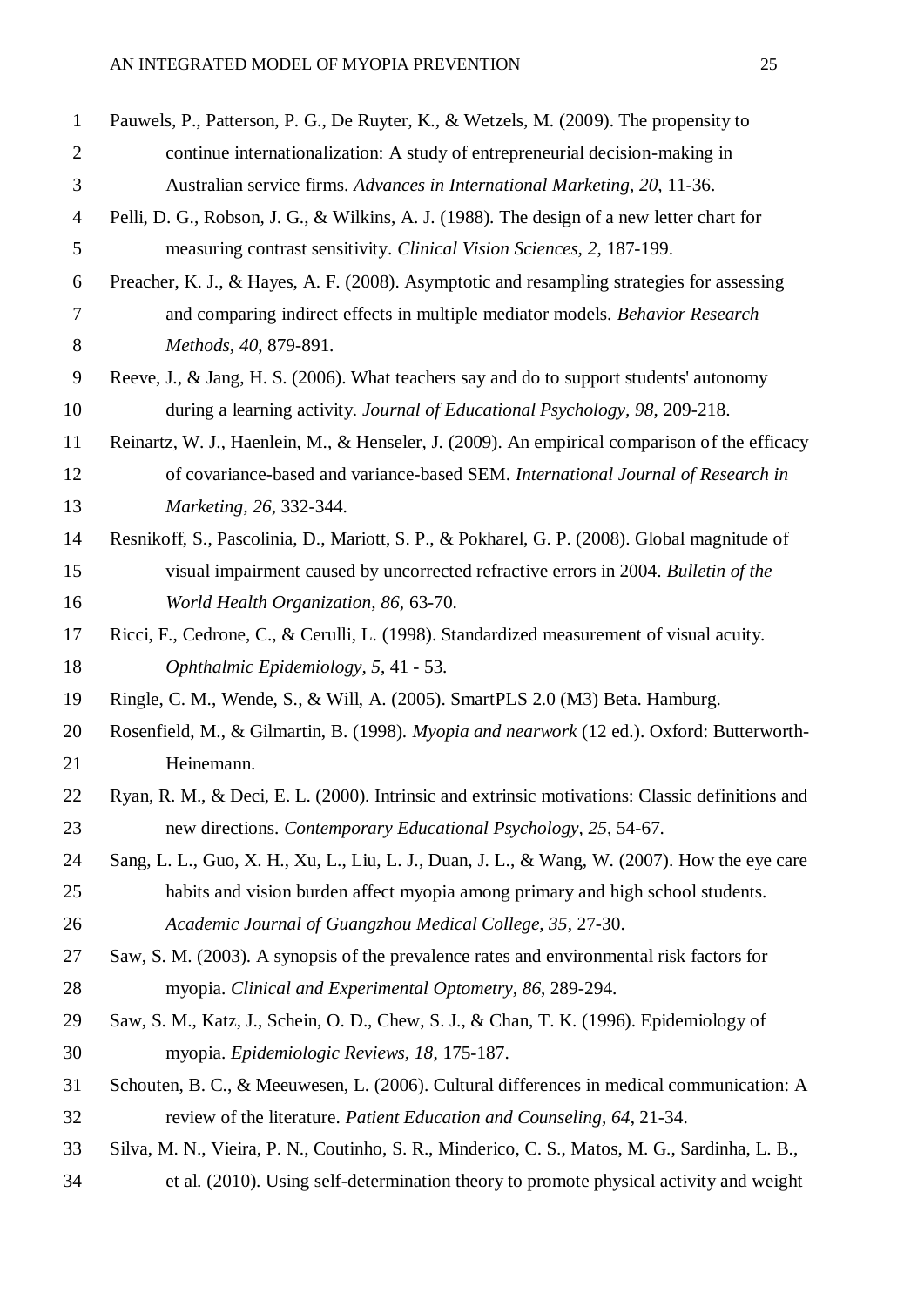<span id="page-25-6"></span><span id="page-25-5"></span><span id="page-25-4"></span><span id="page-25-3"></span><span id="page-25-2"></span><span id="page-25-1"></span><span id="page-25-0"></span>

| $\mathbf{1}$   | control: a randomized controlled trial in women. Journal of Behavioral Medicine, 33,            |
|----------------|-------------------------------------------------------------------------------------------------|
| $\overline{2}$ | 110-122.                                                                                        |
| 3              | Stavri, Z., & Michie, S. (2012). Classification systems in behavioural science: current systems |
| $\overline{4}$ | and lessons from the natural, medical and social sciences. Health Psychology Review,            |
| 5              | 6, 113-140.                                                                                     |
| 6              | Tenenhaus, M., Vinzi, V. E., Chatelin, Y. M., & Lauro, C. (2005). PLS path modeling.            |
| $\overline{7}$ | Computational Statistics & Data Analysis, 48, 159-205.                                          |
| 8              | Williams, G. C., Grow, V. M., Freedman, Z. R., Ryan, R. M., & Deci, E. L. (1996).               |
| 9              | Motivational predictors of weight loss and weight-loss maintenance. Journal of                  |
| 10             | Personality and Social Psychology, 70, 115-126.                                                 |
| 11             | Williams, G. C., Lynch, M., & Glasgow, R. E. (2007). Computer-assisted intervention             |
| 12             | improves patient-centered diabetes care by increasing autonomy support. Health                  |
| 13             | Psychology, 26, 728-734.                                                                        |
| 14             | Williams, G. C., McGregor, H., Sharp, D., Kouides, R. W., Levesque, C. S., Ryan, R. M., et      |
| 15             | al. (2006). A self-determination multiple risk intervention trial to improve smokers'           |
| 16             | health. Journal of General Internal Medicine, 21, 1288-1294.                                    |
| 17             | Zhang, H. L., Yan, L. Q., Huang, H. P., Zhang, Y. F., & Huang, J. (2011). Effect of eye health  |
| 18             | care on preschool children's vision: A "hospital-kindergarten-family" model. Chinese            |
| 19             | Journal of School Health, 32, 689-690.                                                          |
| 20             | Zhao, X. S., Lynch, J. G., & Chen, Q. M. (2010). Reconsidering Baron and Kenny: Myths and       |
| 21             | Truths about Mediation Analysis. Journal of Consumer Research, 37, 197-206.                     |
| 22             |                                                                                                 |
| 23             |                                                                                                 |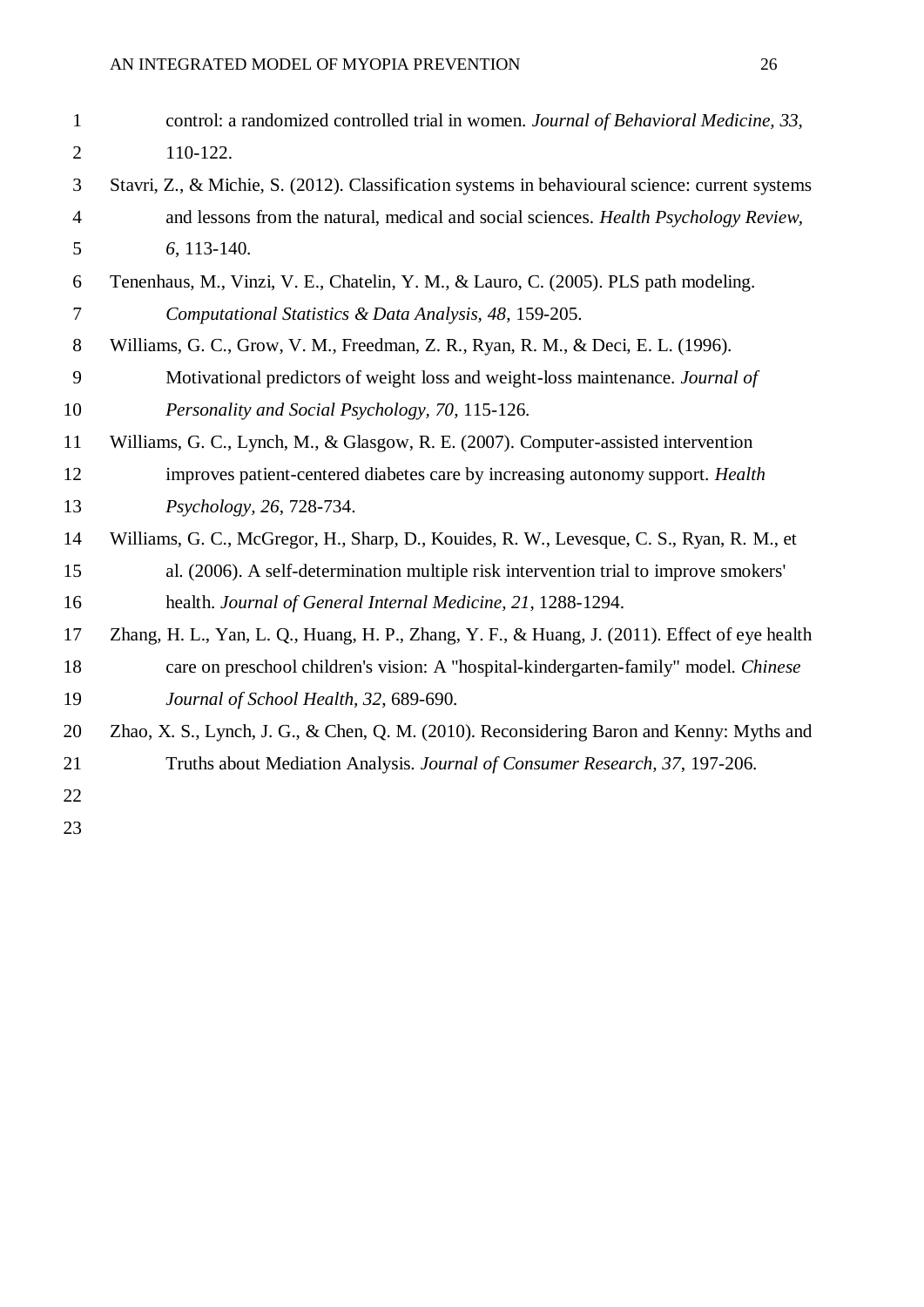|                | <b>Footnotes</b>                                                                                       |
|----------------|--------------------------------------------------------------------------------------------------------|
| 2              | <sup>1</sup> Autonomous motivation was responsible for 72.19%, 65.52%, and 42.08% of the total         |
| 3              | explained variance of attitude, subjective norm, and PBC, respectively.                                |
| $\overline{4}$ | <sup>2</sup> Attitude, subjective norm, and PBC were responsible for explaining 13.87%, 49.05%, and    |
| 5              | 15.73%, respectively, of the total variance of intention.                                              |
| 6              | <sup>3</sup> Intention was responsible for 45.49% of the total explained variance of reading distance. |
|                |                                                                                                        |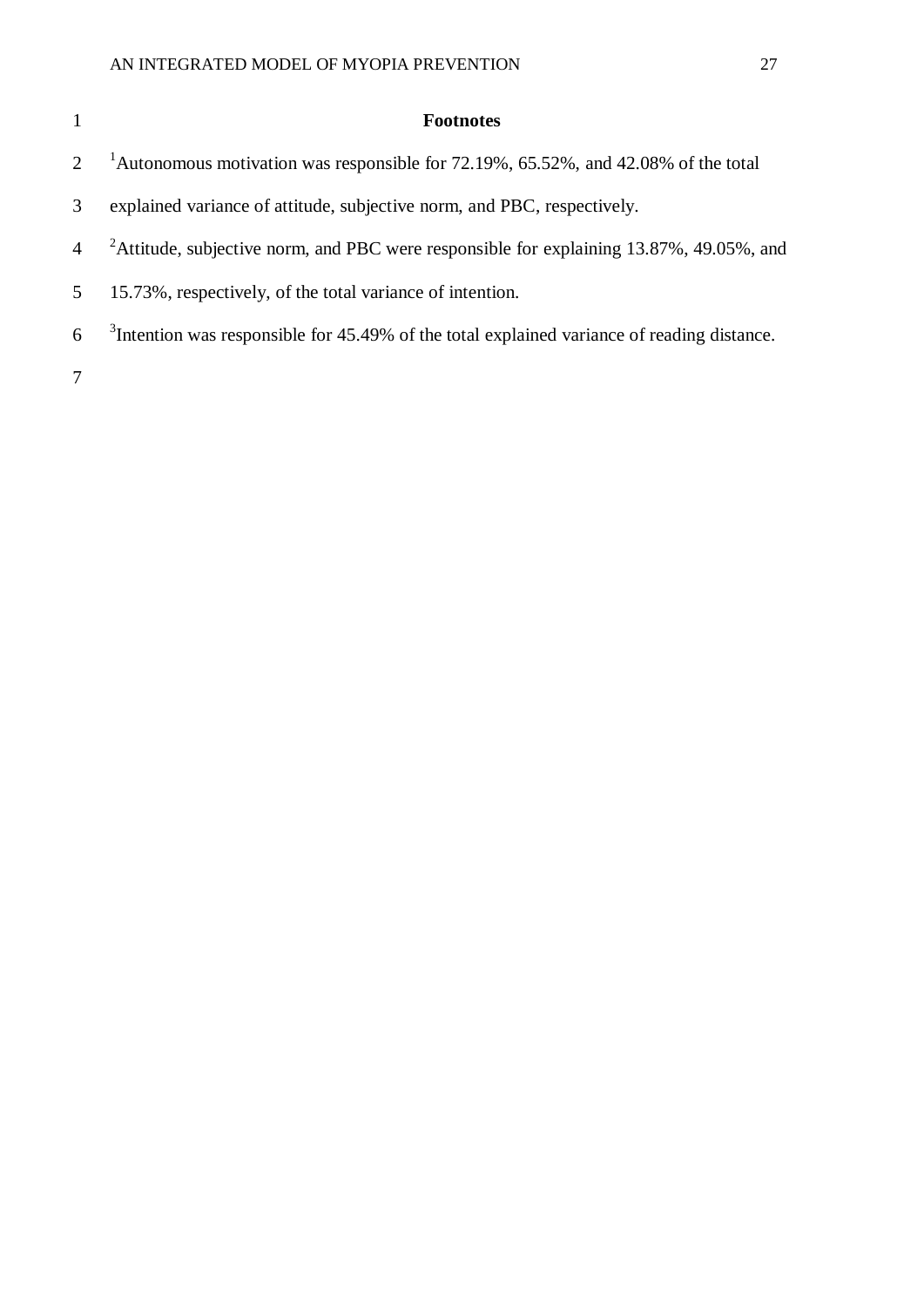# 1 Table 1

|        |                               | $A-$                |                               | Auto-Cont-  |                                            |           |                   |                     |                                            |         |             | VA- VA-    |
|--------|-------------------------------|---------------------|-------------------------------|-------------|--------------------------------------------|-----------|-------------------|---------------------|--------------------------------------------|---------|-------------|------------|
|        |                               | Support Mtv Mtv     |                               |             |                                            |           |                   |                     | Amoty Attitude Norm PBC Intention Distance |         |             | Dis Near   |
|        | $A-$                          |                     |                               |             |                                            |           |                   |                     |                                            |         |             |            |
|        | Support                       |                     |                               |             |                                            |           |                   |                     |                                            |         |             |            |
| Week 1 | Auto-Mtv $0.43$ <sup>**</sup> |                     |                               |             |                                            |           |                   |                     |                                            |         |             |            |
|        | Cont-Mtv $0.40$ <sup>**</sup> |                     | $0.48***$                     |             |                                            |           |                   |                     |                                            |         |             |            |
|        | Amoty -0.10                   |                     | $-0.21^*$ 0.29 <sup>**</sup>  |             |                                            |           |                   |                     |                                            |         |             |            |
|        | Attitude 0.20*                |                     |                               |             | $0.45^{\ast\ast}$ 0.13 -0.28 <sup>**</sup> |           |                   |                     |                                            |         |             |            |
| Week 2 | Norm                          | $0.18*$             | $0.37** 0.21* -0.17$          |             |                                            | $0.42***$ |                   |                     |                                            |         |             |            |
|        | <b>PBC</b>                    | $0.22$ <sup>*</sup> | $0.35***0.17 -0.06$           |             |                                            | $0.44***$ | $0.37^{\ast\ast}$ |                     |                                            |         |             |            |
|        | Intention $0.25$ <sup>*</sup> |                     | $0.42^{**}$ $0.28^{**}$ -0.04 |             |                                            | $0.55***$ | $0.60***$         | $0.50***$           |                                            |         |             |            |
|        | Distance 0.13                 |                     | 0.18                          |             | $0.11 - 0.05$                              | $0.23*$   | 0.16              | $0.31***$ $0.38***$ |                                            |         |             |            |
| Week 6 | VA-Dis 0.08                   |                     | $-0.01 - 0.09 - 0.04$         |             |                                            | 0.03      | $-0.01$           | $-0.11$             | 0.18                                       | $0.23*$ |             |            |
|        | VA-Near 0.01                  |                     | 0.02                          |             | $0.06 - 0.05$                              | 0.11      | 0.13              | $0.34^{**}$ 0.12    |                                            | 0.11    | $0.50^{**}$ |            |
|        | Mean                          | 4.88                | 5.41                          | 4.18 3.14   |                                            | 5.61      | 5.48              | 4.83                | 4.92                                       | 0.00    |             | 92.6799.29 |
|        | <b>SD</b>                     | 1.37                | 1.10                          | 1.22 1.61   |                                            | 1.10      | 1.06              | 1.39                | 1.72                                       | 0.95    | 2.90 1.96   |            |
|        | $\alpha$                      | 0.79                | 0.77                          | 0.73 0.70   |                                            | 0.82      | 0.72              | 0.76                | 0.91                                       | 0.99    | 0.80 0.78   |            |
|        | <b>CR</b>                     | 0.84                | 0.84                          | 0.78 0.80   |                                            | 0.87      | 0.82              | 0.83                | 0.94                                       | 0.99    | 0.85 0.90   |            |
|        | <b>AVE</b>                    | 0.61                | 0.61                          | 0.51 0.58   |                                            | 0.53      | 0.60              | 0.50                | 0.85                                       | 0.90    | 0.81 0.72   |            |
|        | F-loading 0.68                |                     | 0.68                          | $0.61$ 0.75 |                                            | 0.72      | 0.77              | 0.71                | 0.92                                       | 0.95    | 0.75 0.81   |            |
|        | $C$ -loading $0.16$           |                     | 0.20                          |             | $0.18 - 0.06$                              | 0.20      | 0.19              | 0.23                | 0.27                                       | 0.13    | $0.05$ 0.03 |            |
|        |                               |                     |                               |             |                                            |           |                   |                     |                                            |         |             |            |

|  |  | 2 Correlation matrix, descriptive statistics, and fit indices of the proposed integrated model |  |  |  |
|--|--|------------------------------------------------------------------------------------------------|--|--|--|
|--|--|------------------------------------------------------------------------------------------------|--|--|--|

3 *Note.* A-Support = perceived autonomy-support; Auto-Mtv = autonomous motivation; Cont-

4 Mtv = controlled motivation; Amoty = amotivation; Norm = subjective norm;  $PBC =$ 

5 perceived behavioral control; Distance = standardized reading distance; VA-Dis = distance

6 visual acuity (4m); VA-Near = near visual acuity (40cm);  $CR =$  composite reliability; F-

 $7$  loading = mean factor loadings; C-loading = mean cross loadings.

8  $* p < .05$  for a two-tailed test,  $* p < .01$  for a two-tailed test.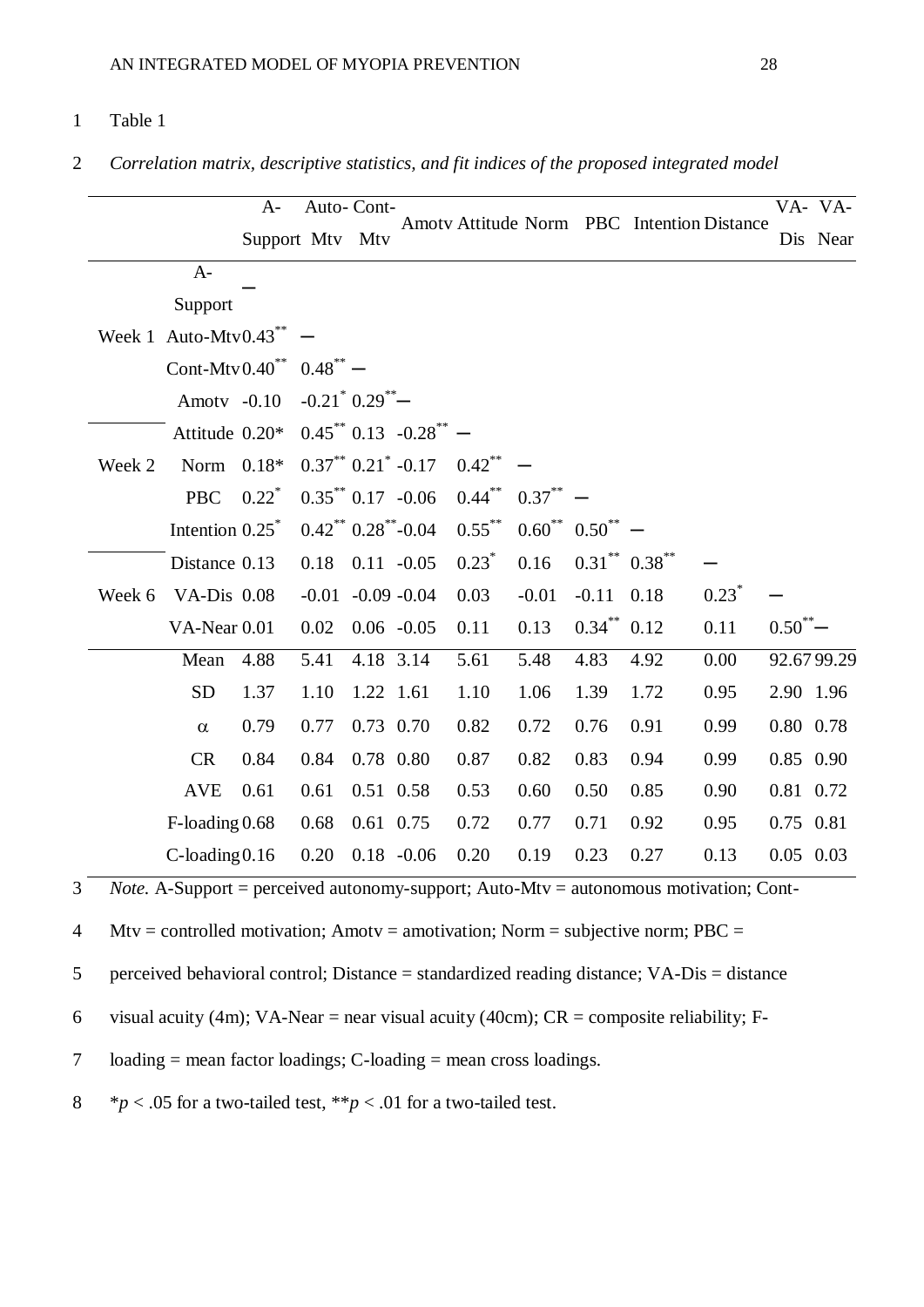# Table 2

# *Mediation analysis results*

| Path                            | Mediators <sub>a</sub>                                                                        |         | Direct Effect Combined Effects Total Effect Indirect Effect Mediation Type |         |        |      |
|---------------------------------|-----------------------------------------------------------------------------------------------|---------|----------------------------------------------------------------------------|---------|--------|------|
|                                 | A-Support $\rightarrow$ Attitude Auto-Mtv <sup>*</sup> , Cont-Mtv, Amotv                      | $.22*$  | .01                                                                        | $.21*$  | $.15*$ | Full |
| A-Support $\rightarrow$ Norm    | Auto-Mtv <sup>*</sup> , Cont-Mtv, Amoty                                                       | $.17*$  | $-.03$                                                                     | $.21*$  | $.14*$ | Full |
| A-Support $\rightarrow$ PBC     | Auto-Mtv*, Cont-Mtv, Amoty                                                                    | $.22*$  | .04                                                                        | .16     | $.09*$ | Full |
|                                 | Auto-Mtv $\rightarrow$ Intention Attitude <sup>*</sup> , Norm <sup>*</sup> , PBC <sup>*</sup> | $.43**$ | .12                                                                        | $.37**$ | $.53*$ | Full |
|                                 | Cont-Mtv $\rightarrow$ Intention Attitude, Norm <sup>*</sup> , PBC <sup>*</sup>               | $.31*$  | .12                                                                        | .14     | $.21*$ | Full |
| Amoty $\rightarrow$ Intention   | Attitude, Norm, PBC                                                                           | $-.04$  | .08                                                                        | .05     | $-.19$ | None |
| Attitude $\rightarrow$ Distance | Intention*                                                                                    | $.24**$ | .03                                                                        | $.20**$ | $.17*$ | Full |
| Norm $\rightarrow$ Distance     | Intention*                                                                                    | .18     | $-.12$                                                                     | .10     | $.18*$ | None |
| $PBC \rightarrow Distance$      | Intention*                                                                                    | $.33**$ | .16                                                                        | $27**$  | $.14*$ | Full |

*Note*. A-Support = perceived autonomy-support; Auto-Mtv = autonomous motivation; Cont-Mtv = controlled motivation; Amotv = amotivation;

Norm = subjective norm; PBC = perceived behavioral control; Distance = standardized reading distance.

 $*p < .05$  for a two-tailed test,  $**p < .01$  for a two-tailed test.

aSignificant partial indirect effects (lower bound of 95% confidence interval  $> 0$ ) were marked by  $*$ .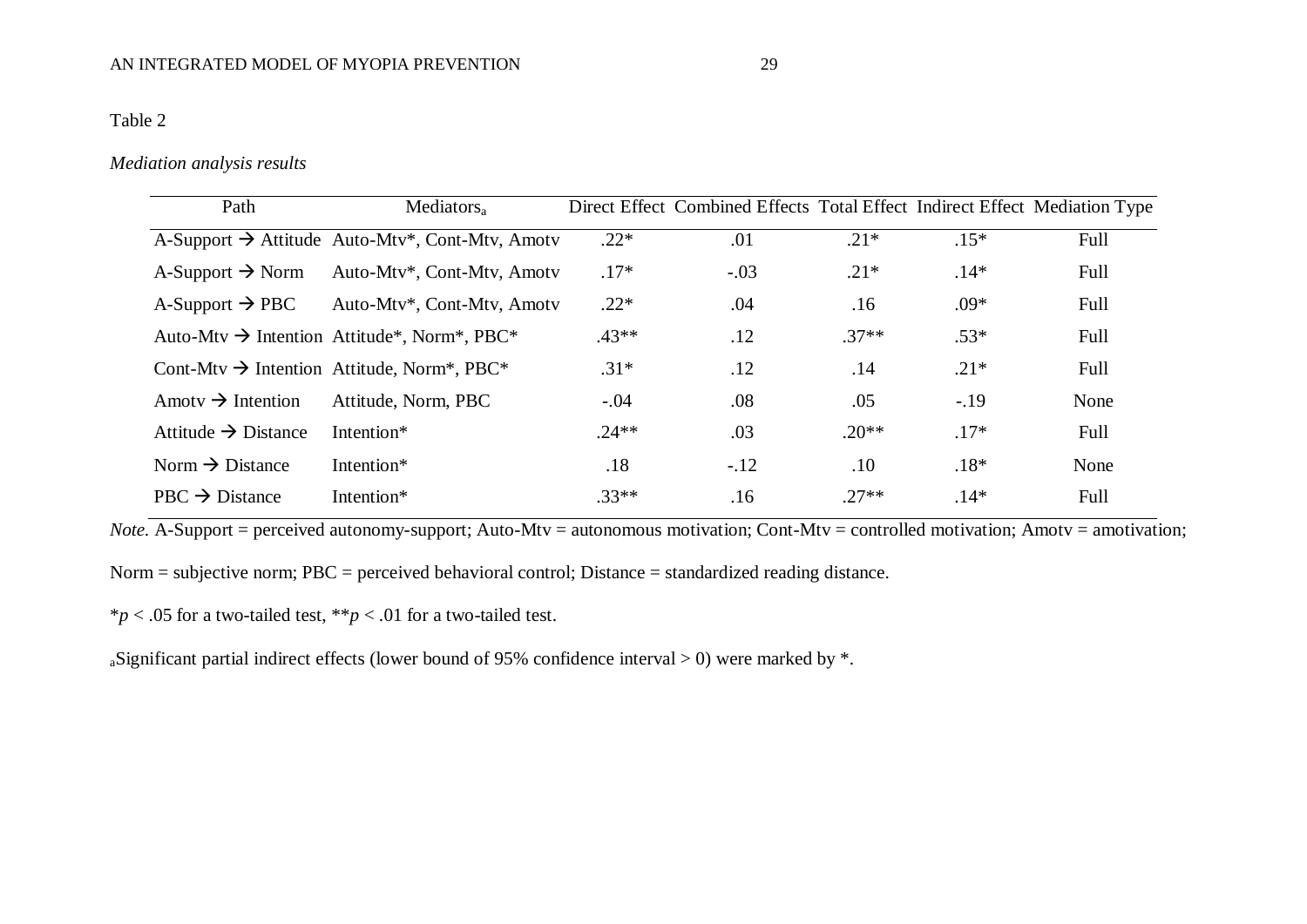

*Figure 1.* The hypothesized model.

*Note*. H1 to H5 indicate the paths or mediation pathways of hypothesis 1 to 5. The normal vectors are hypothesized to be positive and significant, and the dotted vectors are hypothesized to be negative or non-significant. Distance visual acuity and near visual acuity are hypothesized control variables and set to predict all of factors in the model.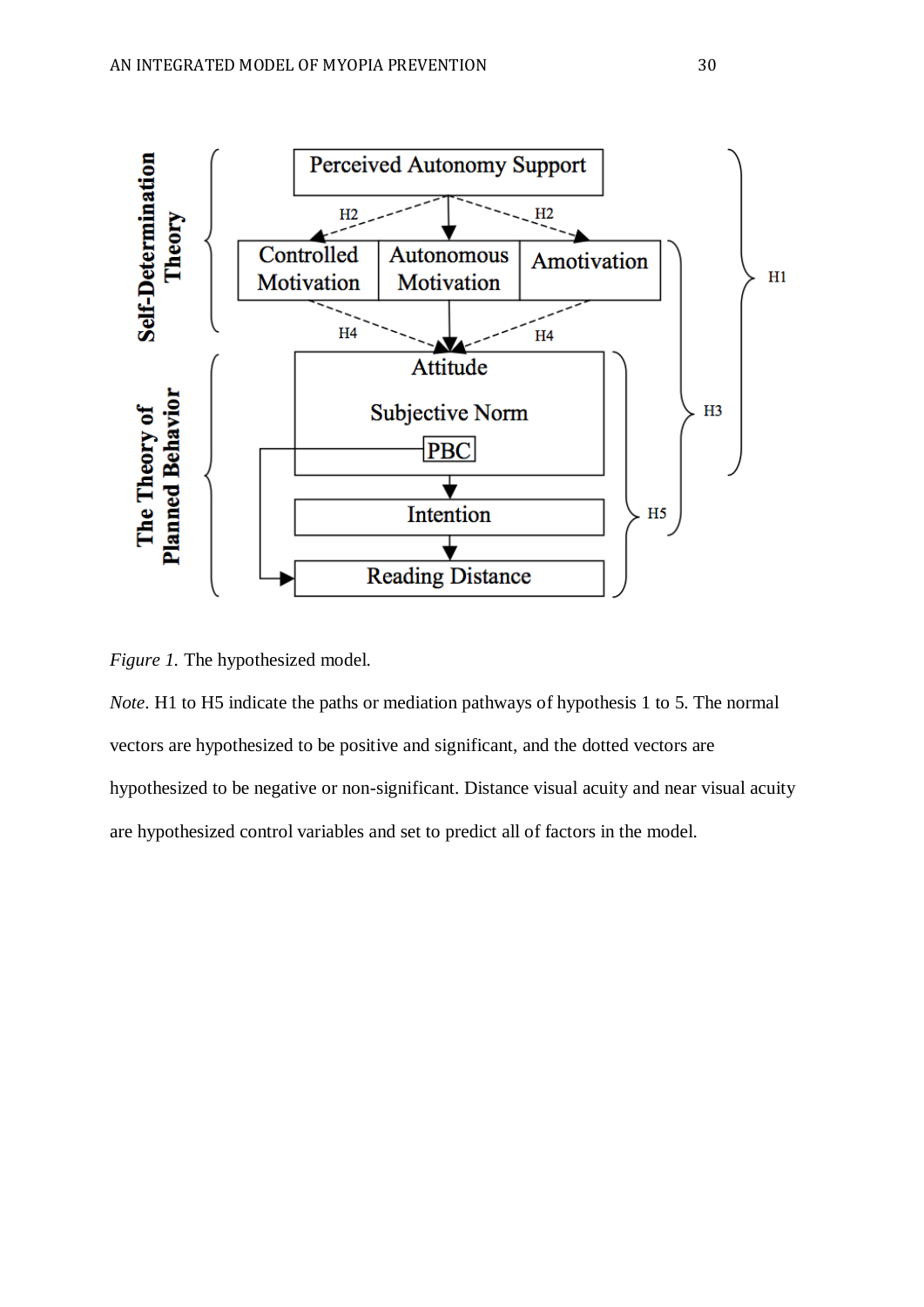#### K<br>Z<br>O **NOO** DOQ C S R  $\breve{\mathsf{H}}$  $\ddot{\mathbf{s}}$

*Figure 2.* Example reading material for the reading distance test.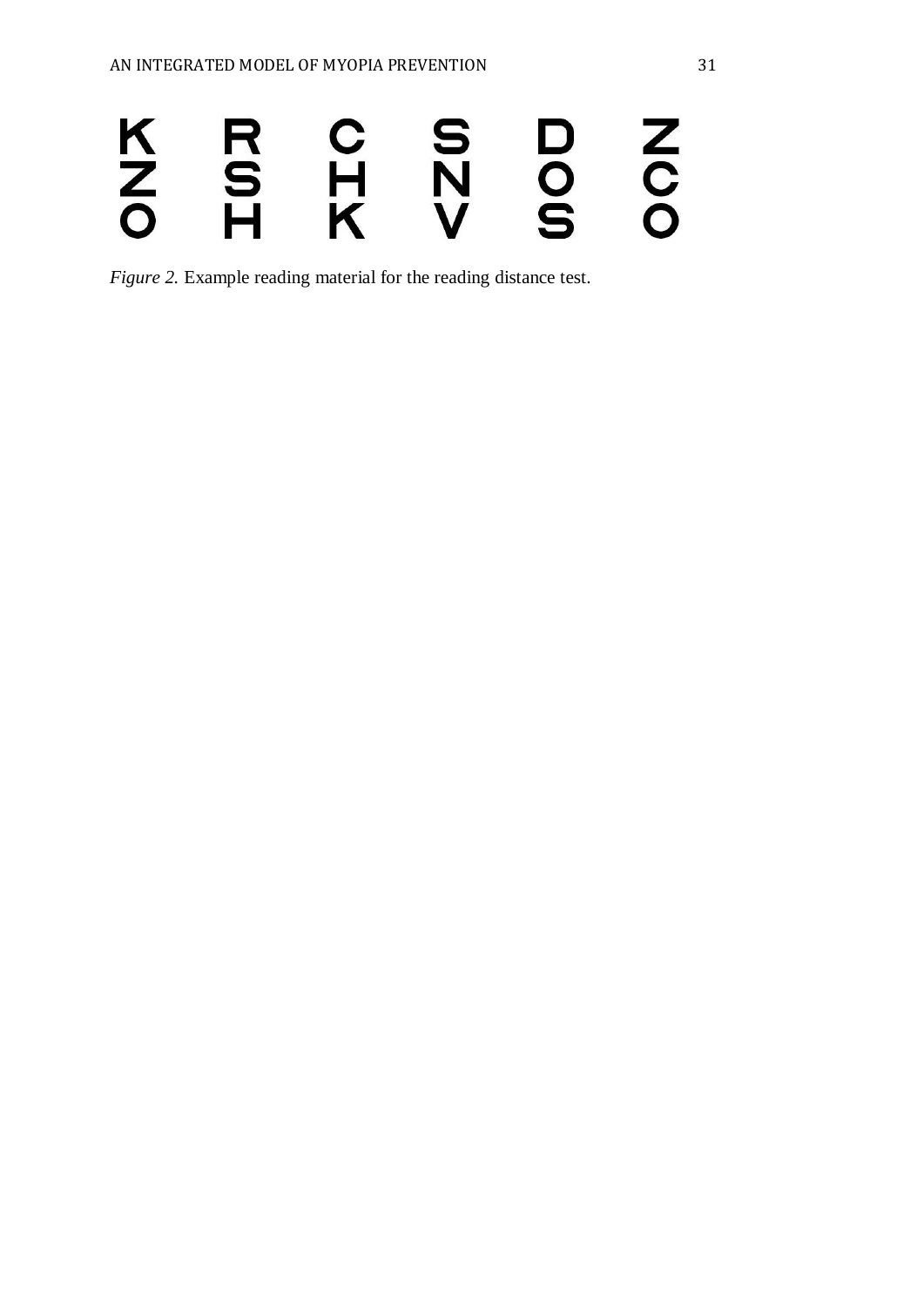

*Figure 3.* The apparatus for measuring reading distance.

*Note.* The height of the reading material was adjusted to match participants' eye level so that the visual angle (horizontal) was standardized.